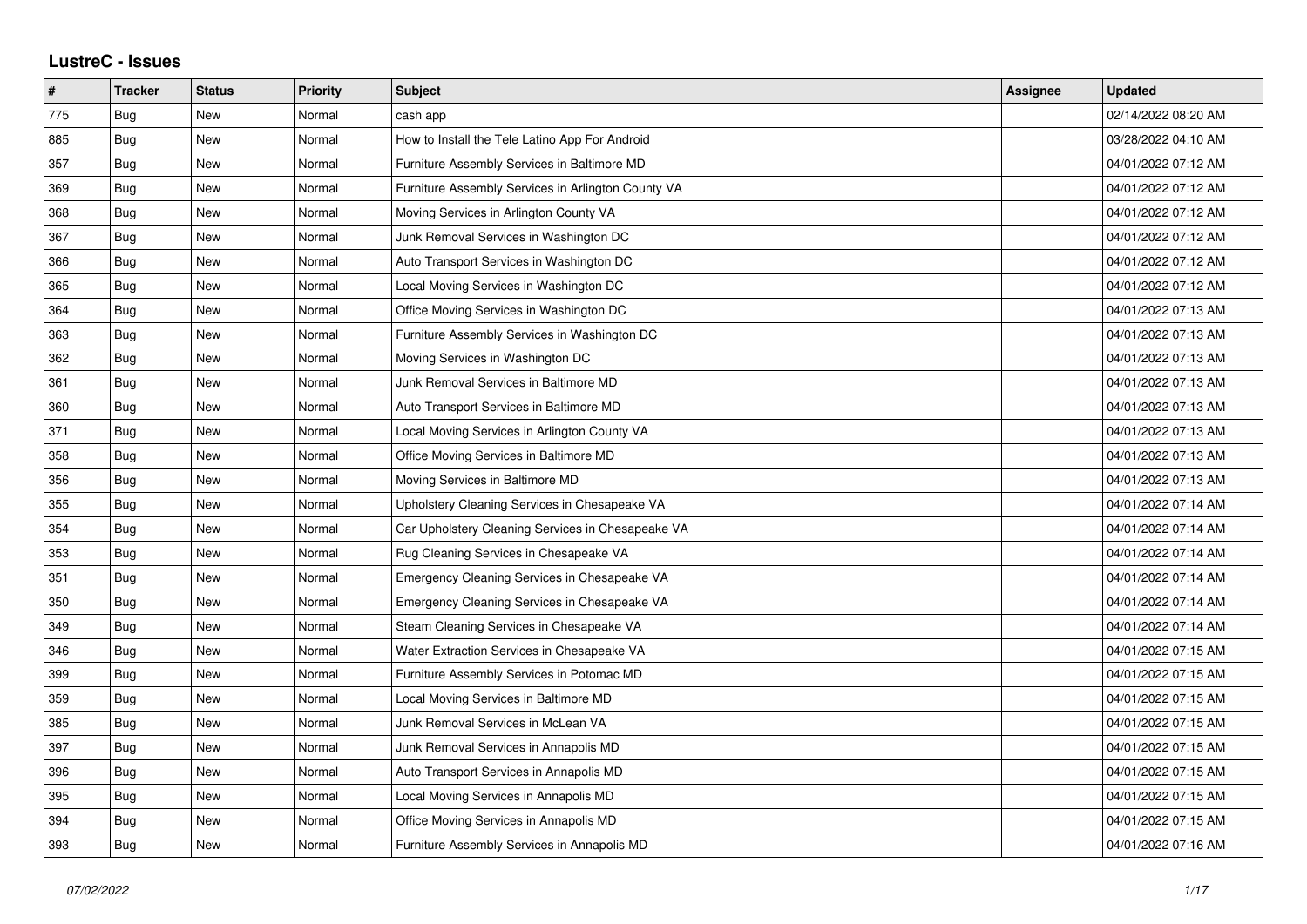| $\sharp$ | <b>Tracker</b> | <b>Status</b> | <b>Priority</b> | <b>Subject</b>                                     | <b>Assignee</b> | <b>Updated</b>      |
|----------|----------------|---------------|-----------------|----------------------------------------------------|-----------------|---------------------|
| 392      | Bug            | New           | Normal          | Moving Services in Annapolis MD                    |                 | 04/01/2022 07:16 AM |
| 391      | <b>Bug</b>     | New           | Normal          | Junk Removal Services in Sterling VA               |                 | 04/01/2022 07:16 AM |
| 390      | Bug            | New           | Normal          | Auto Transport Services in Sterling VA             |                 | 04/01/2022 07:16 AM |
| 389      | Bug            | <b>New</b>    | Normal          | Local Moving Services in Sterling VA               |                 | 04/01/2022 07:16 AM |
| 388      | Bug            | <b>New</b>    | Normal          | Office Moving Services in Sterling VA              |                 | 04/01/2022 07:16 AM |
| 370      | Bug            | <b>New</b>    | Normal          | Office Moving Services in Arlington County VA      |                 | 04/01/2022 07:16 AM |
| 386      | Bug            | New           | Normal          | Moving Services in Sterling VA                     |                 | 04/01/2022 07:16 AM |
| 343      | Bug            | New           | Normal          | Mattress Cleaning Services in Chesapeake VA        |                 | 04/01/2022 07:16 AM |
| 384      | Bug            | New           | Normal          | Auto Transport Services in McLean VA               |                 | 04/01/2022 07:17 AM |
| 383      | Bug            | <b>New</b>    | Normal          | Local Moving Services in McLean VA                 |                 | 04/01/2022 07:17 AM |
| 382      | <b>Bug</b>     | New           | Normal          | Office Moving Services in McLean VA                |                 | 04/01/2022 07:17 AM |
| 381      | Bug            | New           | Normal          | Furniture Assembly Services in McLean VA           |                 | 04/01/2022 07:17 AM |
| 379      | Bug            | <b>New</b>    | Normal          | Junk Removal Services in Fairfax VA                |                 | 04/01/2022 07:17 AM |
| 378      | Bug            | New           | Normal          | Auto Transport Services in Fairfax VA              |                 | 04/01/2022 07:17 AM |
| 377      | Bug            | <b>New</b>    | Normal          | Local Moving Services in Fairfax VA                |                 | 04/01/2022 07:17 AM |
| 376      | Bug            | New           | Normal          | Office Moving Services in Fairfax VA               |                 | 04/01/2022 07:17 AM |
| 375      | Bug            | <b>New</b>    | Normal          | Furniture Assembly Services in Fairfax VA          |                 | 04/01/2022 07:18 AM |
| 374      | Bug            | <b>New</b>    | Normal          | Moving Services in Fairfax VA                      |                 | 04/01/2022 07:18 AM |
| 373      | <b>Bug</b>     | New           | Normal          | Junk Removal Services in Arlington County VA       |                 | 04/01/2022 07:18 AM |
| 387      | Bug            | New           | Normal          | Furniture Assembly Services in Sterling VA         |                 | 04/01/2022 07:18 AM |
| 301      | Bug            | New           | Normal          | Vehicle Electronics Services in Norcross GA        |                 | 04/01/2022 07:18 AM |
| 311      | Bug            | New           | Normal          | Odor Removal Services in Virginia Beach VA         |                 | 04/01/2022 07:19 AM |
| 309      | Bug            | <b>New</b>    | Normal          | Stain Removal Services in Virginia Beach VA        |                 | 04/01/2022 07:19 AM |
| 308      | <b>Bug</b>     | New           | Normal          | Carpet Repairing Services in Virginia Beach VA     |                 | 04/01/2022 07:19 AM |
| 307      | Bug            | New           | Normal          | Carpet Cleaning Services in Virginia Beach VA      |                 | 04/01/2022 07:19 AM |
| 306      | Bug            | New           | Normal          | Window Tinting Services in Norcross GA             |                 | 04/01/2022 07:19 AM |
| 305      | <b>Bug</b>     | New           | Normal          | Headliner Repair Services in Norcross GA           |                 | 04/01/2022 07:19 AM |
| 304      | <b>Bug</b>     | New           | Normal          | Keyless Entry Services in Norcross GA              |                 | 04/01/2022 07:19 AM |
| 299      | Bug            | New           | Normal          | Brake Caliper Painting Services in Norcross GA     |                 | 04/01/2022 07:20 AM |
| 298      | Bug            | New           | Normal          | Car Stereo Installation Services in Norcross GA    |                 | 04/01/2022 07:20 AM |
| 297      | Bug            | New           | Normal          | Auto Lighting Installation Services in Norcross GA |                 | 04/01/2022 07:21 AM |
| 296      | Bug            | New           | Normal          | Window Tinting Services in Jonesboro GA            |                 | 04/01/2022 07:21 AM |
| 295      | <b>Bug</b>     | New           | Normal          | Headliner Repair Services in Jonesboro GA          |                 | 04/01/2022 07:21 AM |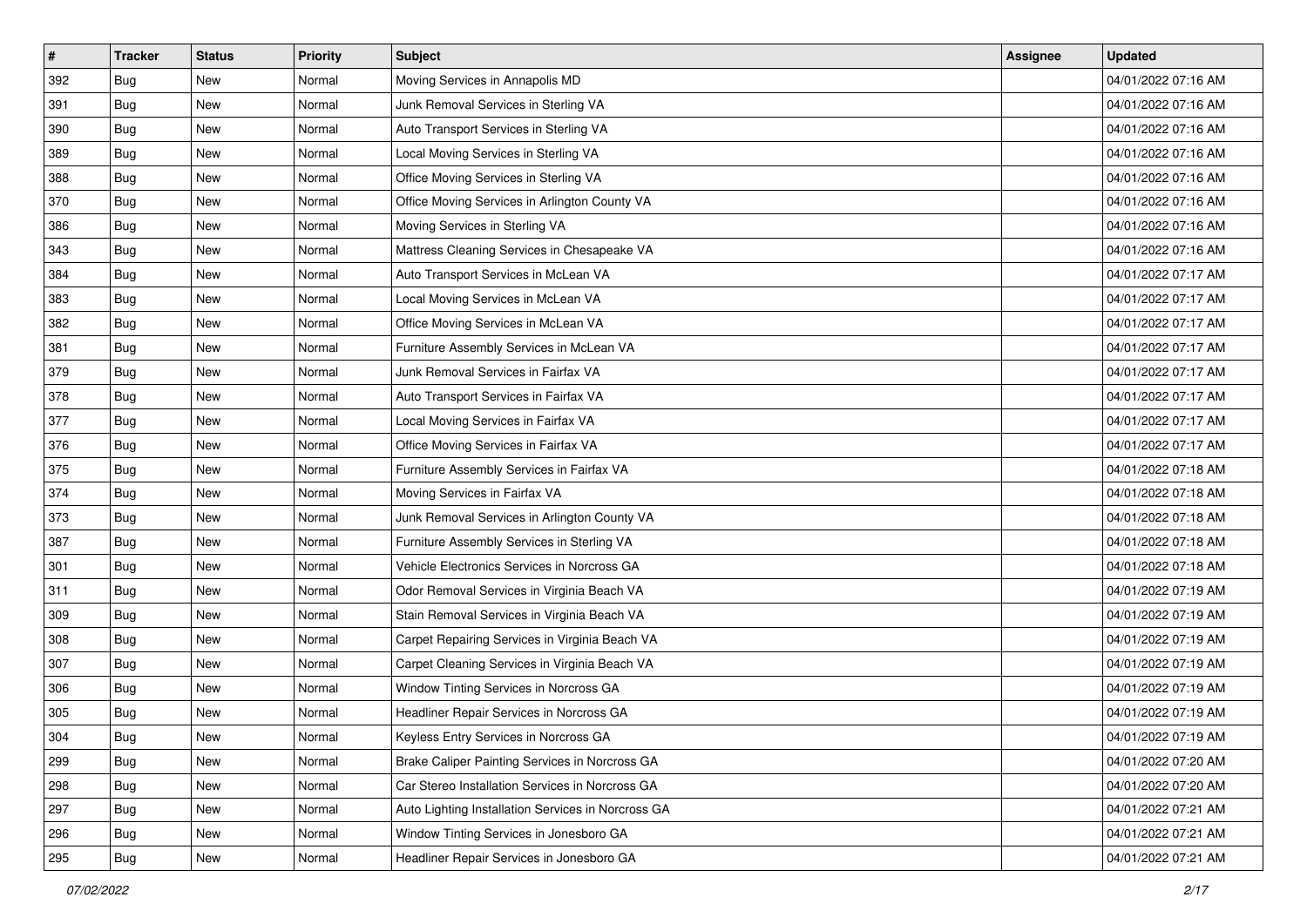| $\vert$ # | <b>Tracker</b> | <b>Status</b> | <b>Priority</b> | <b>Subject</b>                                        | <b>Assignee</b> | <b>Updated</b>      |
|-----------|----------------|---------------|-----------------|-------------------------------------------------------|-----------------|---------------------|
| 293       | Bug            | New           | Immediate       | <b>CMT Direct Wix</b>                                 | Anonymous       | 04/01/2022 07:21 AM |
| 303       | Bug            | <b>New</b>    | Normal          | Car Wrapping Services in Norcross GA                  |                 | 04/01/2022 07:22 AM |
| 329       | <b>Bug</b>     | New           | Normal          | Odor Removal Services in Norfolk VA                   |                 | 04/01/2022 07:22 AM |
| 342       | Bug            | <b>New</b>    | Normal          | Stain Removal Services in Chesapeake VA               |                 | 04/01/2022 07:22 AM |
| 341       | <b>Bug</b>     | <b>New</b>    | Normal          | Carpet Repairing Services in Chesapeake VA            |                 | 04/01/2022 07:23 AM |
| 340       | Bug            | New           | Normal          | Carpet Cleaning Services in Chesapeake VA             |                 | 04/01/2022 07:23 AM |
| 338       | Bug            | <b>New</b>    | Normal          | Car Upholstery Cleaning Services in Norfolk VA        |                 | 04/01/2022 07:23 AM |
| 337       | Bug            | New           | Normal          | Rug Cleaning Services in Norfolk VA                   |                 | 04/01/2022 07:23 AM |
| 335       | Bug            | New           | Normal          | Emergency Cleaning Services in Norfolk VA             |                 | 04/01/2022 07:24 AM |
| 334       | Bug            | <b>New</b>    | Normal          | Steam Cleaning Services in Norfolk VA                 |                 | 04/01/2022 07:25 AM |
| 332       | Bug            | New           | Normal          | Eco/Green Cleaning Services in Norfolk VA             |                 | 04/01/2022 07:25 AM |
| 314       | Bug            | New           | Normal          | Water Extraction Services in Virginia Beach VA        |                 | 04/01/2022 07:25 AM |
| 330       | <b>Bug</b>     | <b>New</b>    | Normal          | Stain Protection Services in Norfolk VA               |                 | 04/01/2022 07:26 AM |
| 328       | Bug            | New           | Normal          | Mattress Cleaning Services in Norfolk VA              |                 | 04/01/2022 07:26 AM |
| 327       | Bug            | <b>New</b>    | Normal          | Stain Removal Services in Norfolk VA                  |                 | 04/01/2022 07:26 AM |
| 326       | <b>Bug</b>     | New           | Normal          | Carpet Repairing Services in Norfolk VA               |                 | 04/01/2022 07:26 AM |
| 325       | Bug            | <b>New</b>    | Normal          | Carpet Cleaning Services in Norfolk VA                |                 | 04/01/2022 07:26 AM |
| 324       | <b>Bug</b>     | <b>New</b>    | Normal          | Upholstery Cleaning Services in Virginia Beach VA     |                 | 04/01/2022 07:26 AM |
| 323       | Bug            | New           | Normal          | Car Upholstery Cleaning Services in Virginia Beach VA |                 | 04/01/2022 07:26 AM |
| 322       | Bug            | <b>New</b>    | Normal          | Rug Cleaning Services in Virginia Beach VA            |                 | 04/01/2022 07:26 AM |
| 320       | Bug            | New           | Normal          | Emergency Cleaning Services in Virginia Beach VA      |                 | 04/01/2022 07:27 AM |
| 319       | Bug            | New           | Normal          | Steam Cleaning Services in Virginia Beach VA          |                 | 04/01/2022 07:27 AM |
| 318       | <b>Bug</b>     | <b>New</b>    | Normal          | Mold Removal Services in Virginia Beach VA            |                 | 04/01/2022 07:27 AM |
| 456       | Bug            | New           | Normal          | Upholstery Cleaning Medford MA                        |                 | 04/01/2022 07:28 AM |
| 472       | Bug            | New           | Normal          | Upholstery Cleaning Arlington MA                      |                 | 04/01/2022 07:31 AM |
| 467       | Bug            | <b>New</b>    | Normal          | Floor Waxing Westchester MA                           |                 | 04/01/2022 07:31 AM |
| 463       | Bug            | New           | Normal          | Residential Floor Cleaning Medford MA                 |                 | 04/01/2022 07:32 AM |
| 462       | <b>Bug</b>     | New           | Normal          | Commercial Floor Cleaning Medford MA                  |                 | 04/01/2022 07:32 AM |
| 459       | Bug            | New           | Normal          | Floor Waxing Medford MA                               |                 | 04/01/2022 07:32 AM |
| 458       | Bug            | New           | Normal          | Floor Stripping Medford MA                            |                 | 04/01/2022 07:32 AM |
| 398       | Bug            | New           | Normal          | Moving Services in Potomac MD                         |                 | 04/01/2022 07:32 AM |
| 455       | <b>Bug</b>     | New           | Normal          | Residential Floor Cleaning Quincy MA                  |                 | 04/01/2022 07:38 AM |
| 413       | <b>Bug</b>     | New           | Normal          | Commercial Floor Cleaning Boston MA                   |                 | 04/01/2022 07:45 AM |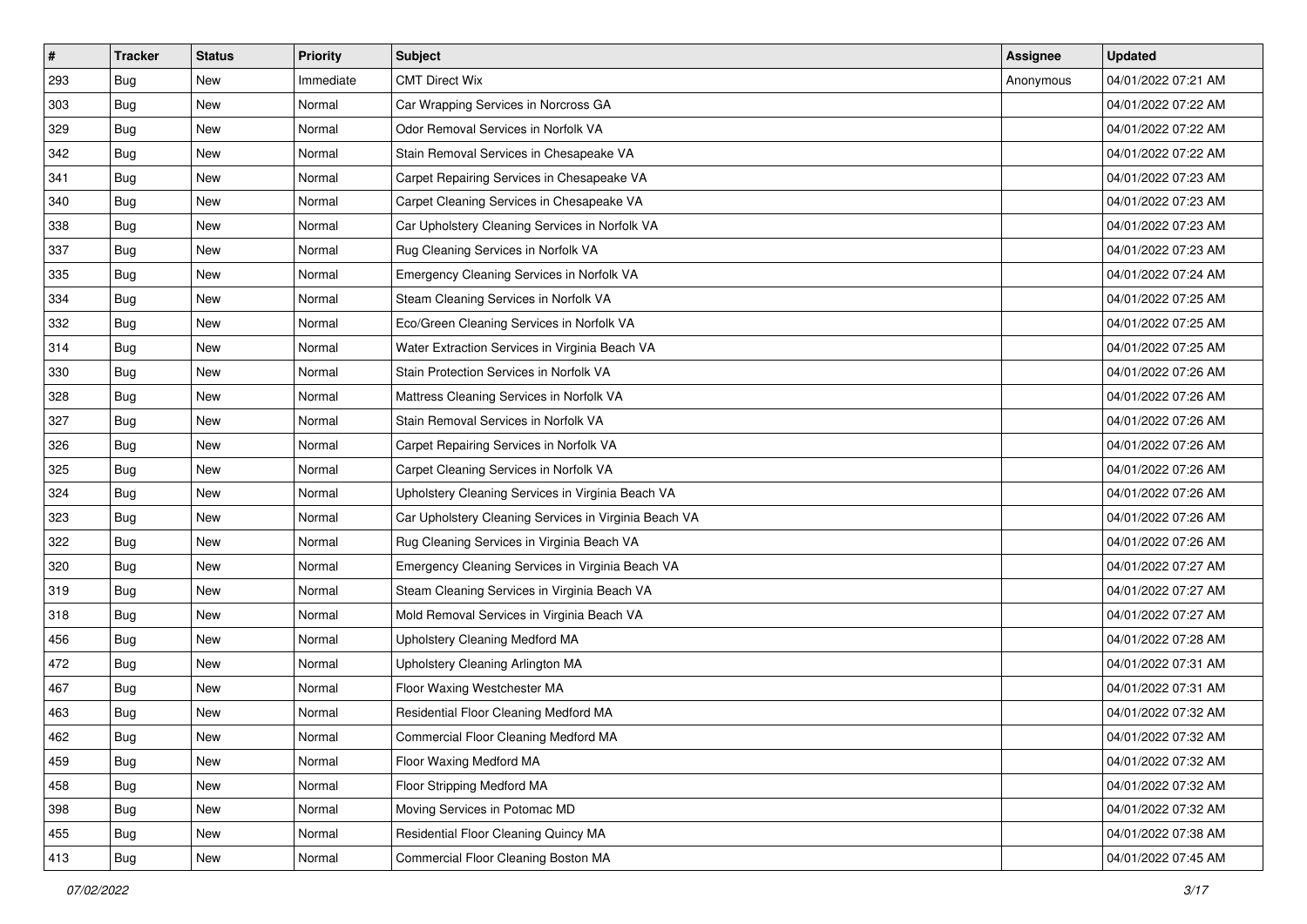| $\vert$ # | <b>Tracker</b> | <b>Status</b> | <b>Priority</b> | <b>Subject</b>                                 | <b>Assignee</b> | <b>Updated</b>      |
|-----------|----------------|---------------|-----------------|------------------------------------------------|-----------------|---------------------|
| 425       | Bug            | New           | Normal          | Floor Stripping Brookline MA                   |                 | 04/01/2022 07:45 AM |
| 424       | Bug            | New           | Normal          | Carpet Cleaning Brookline MA                   |                 | 04/01/2022 07:45 AM |
| 423       | Bug            | New           | Normal          | Upholstery Cleaning Brookline MA               |                 | 04/01/2022 07:46 AM |
| 422       | Bug            | <b>New</b>    | Normal          | Residential Floor Cleaning Somerville MA       |                 | 04/01/2022 07:46 AM |
| 421       | Bug            | <b>New</b>    | Normal          | Commercial Floor Cleaning Somerville MA        |                 | 04/01/2022 07:46 AM |
| 420       | Bug            | New           | Normal          | Germs Removal Somerville MA                    |                 | 04/01/2022 07:46 AM |
| 419       | Bug            | <b>New</b>    | Normal          | Floor Cleaning Somerville MA                   |                 | 04/01/2022 07:46 AM |
| 418       | Bug            | New           | Normal          | Floor Waxing Somerville MA                     |                 | 04/01/2022 07:46 AM |
| 417       | Bug            | <b>New</b>    | Normal          | Floor Stripping Somerville MA                  |                 | 04/01/2022 07:46 AM |
| 416       | Bug            | <b>New</b>    | Normal          | Carpet Cleaning Somerville MA                  |                 | 04/01/2022 07:46 AM |
| 427       | Bug            | New           | Normal          | Floor Cleaning Brookline MA                    |                 | 04/01/2022 07:46 AM |
| 414       | Bug            | <b>New</b>    | Normal          | Residential Floor Cleaning Boston MA           |                 | 04/01/2022 07:46 AM |
| 428       | Bug            | <b>New</b>    | Normal          | Germs Removal Brookline MA                     |                 | 04/01/2022 07:47 AM |
| 412       | Bug            | New           | Normal          | Germs Removal Boston MA                        |                 | 04/01/2022 07:47 AM |
| 411       | Bug            | <b>New</b>    | Normal          | Floor Cleaning Boston MA                       |                 | 04/01/2022 07:47 AM |
| 410       | Bug            | New           | Normal          | Floor Waxing Boston MA                         |                 | 04/01/2022 07:47 AM |
| 409       | Bug            | <b>New</b>    | Normal          | Floor Stripping Boston MA                      |                 | 04/01/2022 07:47 AM |
| 408       | Bug            | <b>New</b>    | Normal          | Carpet Cleaning Boston MA                      |                 | 04/01/2022 07:47 AM |
| 407       | Bug            | New           | Normal          | Upholstery Cleaning Boston MA                  |                 | 04/01/2022 07:47 AM |
| 406       | Bug            | <b>New</b>    | Normal          | Office Moving Services in Gaithersburg MD      |                 | 04/01/2022 07:47 AM |
| 405       | Bug            | New           | Normal          | Furniture Assembly Services in Gaithersburg MD |                 | 04/01/2022 07:47 AM |
| 404       | Bug            | <b>New</b>    | Normal          | Moving Services in Gaithersburg MD             |                 | 04/01/2022 07:47 AM |
| 403       | Bug            | <b>New</b>    | Normal          | Junk Removal Services in Potomac MD            |                 | 04/01/2022 07:47 AM |
| 402       | Bug            | New           | Normal          | Auto Transport Services in Potomac MD          |                 | 04/01/2022 07:47 AM |
| 401       | Bug            | New           | Normal          | Local Moving Services in Potomac MD            |                 | 04/01/2022 07:48 AM |
| 415       | Bug            | <b>New</b>    | Normal          | Upholstery Cleaning Somerville MA              |                 | 04/01/2022 07:48 AM |
| 453       | Bug            | New           | Normal          | Germs Removal Quincy MA                        |                 | 04/01/2022 07:48 AM |
| 452       | <b>Bug</b>     | New           | Normal          | Floor Cleaning Quincy MA                       |                 | 04/01/2022 07:48 AM |
| 451       | Bug            | New           | Normal          | Floor Waxing Quincy MA                         |                 | 04/01/2022 07:48 AM |
| 449       | Bug            | New           | Normal          | Carpet Cleaning Quincy MA                      |                 | 04/01/2022 07:48 AM |
| 448       | Bug            | New           | Normal          | Upholstery Cleaning Quincy MA                  |                 | 04/01/2022 07:48 AM |
| 447       | <b>Bug</b>     | New           | Normal          | Residential Floor Cleaning Watertown MA        |                 | 04/01/2022 07:49 AM |
| 446       | <b>Bug</b>     | New           | Normal          | Commercial Floor Cleaning Watertown MA         |                 | 04/01/2022 07:49 AM |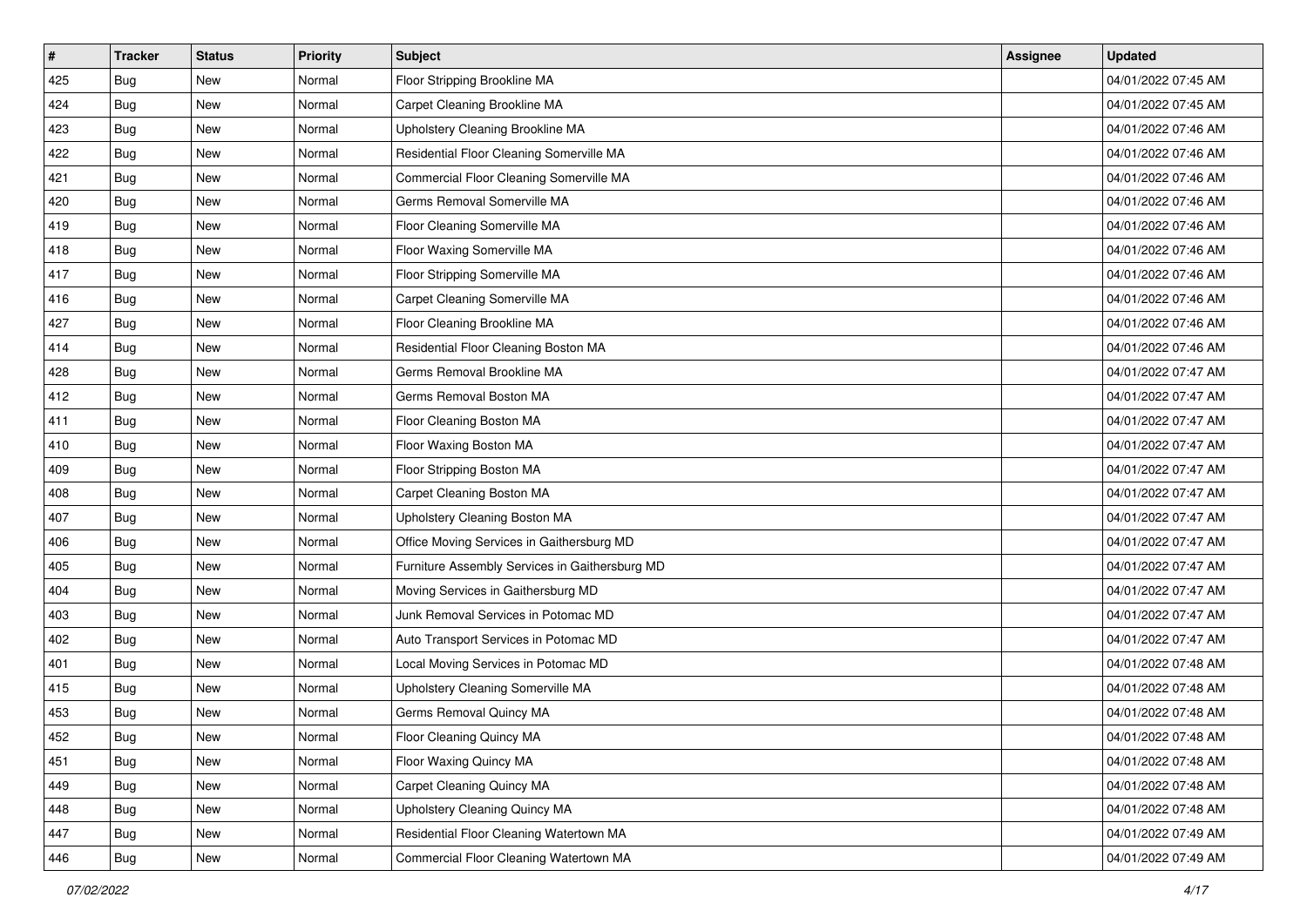| #   | <b>Tracker</b> | <b>Status</b> | Priority | <b>Subject</b>                                                                               | Assignee | <b>Updated</b>      |
|-----|----------------|---------------|----------|----------------------------------------------------------------------------------------------|----------|---------------------|
| 445 | Bug            | New           | Normal   | Germs Removal Watertown MA                                                                   |          | 04/01/2022 07:49 AM |
| 444 | Bug            | <b>New</b>    | Normal   | Floor Cleaning Watertown MA                                                                  |          | 04/01/2022 07:49 AM |
| 426 | Bug            | New           | Normal   | Floor Waxing Brookline MA                                                                    |          | 04/01/2022 07:49 AM |
| 442 | Bug            | <b>New</b>    | Normal   | Floor Stripping Watertown MA                                                                 |          | 04/01/2022 07:49 AM |
| 286 | Bug            | <b>New</b>    | Normal   | All About Cash App Transfer Fail Problems                                                    |          | 04/01/2022 07:49 AM |
| 440 | Bug            | <b>New</b>    | Normal   | Upholstery Cleaning Watertown MA                                                             |          | 04/01/2022 07:49 AM |
| 439 | Bug            | <b>New</b>    | Normal   | Residential Floor Cleaning Newton MA                                                         |          | 04/01/2022 07:49 AM |
| 438 | Bug            | New           | Normal   | Commercial Floor Cleaning Newton MA                                                          |          | 04/01/2022 07:50 AM |
| 437 | Bug            | <b>New</b>    | Normal   | Germs Removal Newton MA                                                                      |          | 04/01/2022 07:50 AM |
| 436 | Bug            | <b>New</b>    | Normal   | Floor Cleaning Newton MA                                                                     |          | 04/01/2022 07:50 AM |
| 435 | Bug            | New           | Normal   | Floor Waxing Newton MA                                                                       |          | 04/01/2022 07:50 AM |
| 434 | Bug            | <b>New</b>    | Normal   | Floor Stripping Newton MA                                                                    |          | 04/01/2022 07:50 AM |
| 433 | Bug            | <b>New</b>    | Normal   | Carpet Cleaning Newton MA                                                                    |          | 04/01/2022 07:50 AM |
| 432 | Bug            | <b>New</b>    | Normal   | Upholstery Cleaning Newton MA                                                                |          | 04/01/2022 07:50 AM |
| 431 | <b>Bug</b>     | <b>New</b>    | Normal   | Residential Floor Cleaning Brookline MA                                                      |          | 04/01/2022 07:50 AM |
| 430 | Bug            | New           | Normal   | Commercial Floor Cleaning Brookline MA                                                       |          | 04/01/2022 07:50 AM |
| 429 | Bug            | <b>New</b>    | Normal   | Germs Removal Brookline MA                                                                   |          | 04/01/2022 07:51 AM |
| 443 | Bug            | <b>New</b>    | Normal   | Floor Waxing Watertown MA                                                                    |          | 04/01/2022 07:51 AM |
| 137 | <b>Bug</b>     | New           | Normal   | hcbets                                                                                       |          | 04/01/2022 07:52 AM |
| 135 | Bug            | <b>New</b>    | Normal   | factspress                                                                                   |          | 04/01/2022 07:52 AM |
| 147 | Bug            | New           | Normal   | xzxgfufi                                                                                     |          | 04/01/2022 07:54 AM |
| 131 | Bug            | <b>New</b>    | Normal   | triokids                                                                                     |          | 04/01/2022 07:54 AM |
| 127 | Feature        | <b>New</b>    | Normal   | replica af1                                                                                  |          | 04/01/2022 07:55 AM |
| 125 | Bug            | New           | Normal   | vbvnm                                                                                        |          | 04/01/2022 07:55 AM |
| 124 | Bug            | <b>New</b>    | Normal   | https://www.bigmarker.com/ustvpass/LIVE-Atlanta-Falcons-vs-Carolina-Panthers-NFL-Week-8-Game |          | 04/01/2022 07:55 AM |
| 122 | Bug            | <b>New</b>    | Normal   | <b>AFL Live Stream</b>                                                                       |          | 04/01/2022 07:55 AM |
| 121 | <b>Bug</b>     | New           | Normal   | xgfhjmghtm                                                                                   |          | 04/01/2022 07:56 AM |
| 288 | <b>Bug</b>     | New           | Normal   | Make shopping easier                                                                         |          | 04/01/2022 07:56 AM |
| 160 | Bug            | New           | Normal   | rtyuiv wbhyu                                                                                 |          | 04/01/2022 07:56 AM |
| 166 | Bug            | New           | Normal   | dfgbd                                                                                        |          | 04/01/2022 07:57 AM |
| 165 | Bug            | New           | Normal   | dfgbd                                                                                        |          | 04/01/2022 07:57 AM |
| 163 | <b>Bug</b>     | New           | Normal   | jknjopl[                                                                                     |          | 04/01/2022 07:58 AM |
| 156 | <b>Bug</b>     | New           | Normal   | Access old cash app account                                                                  |          | 04/01/2022 08:00 AM |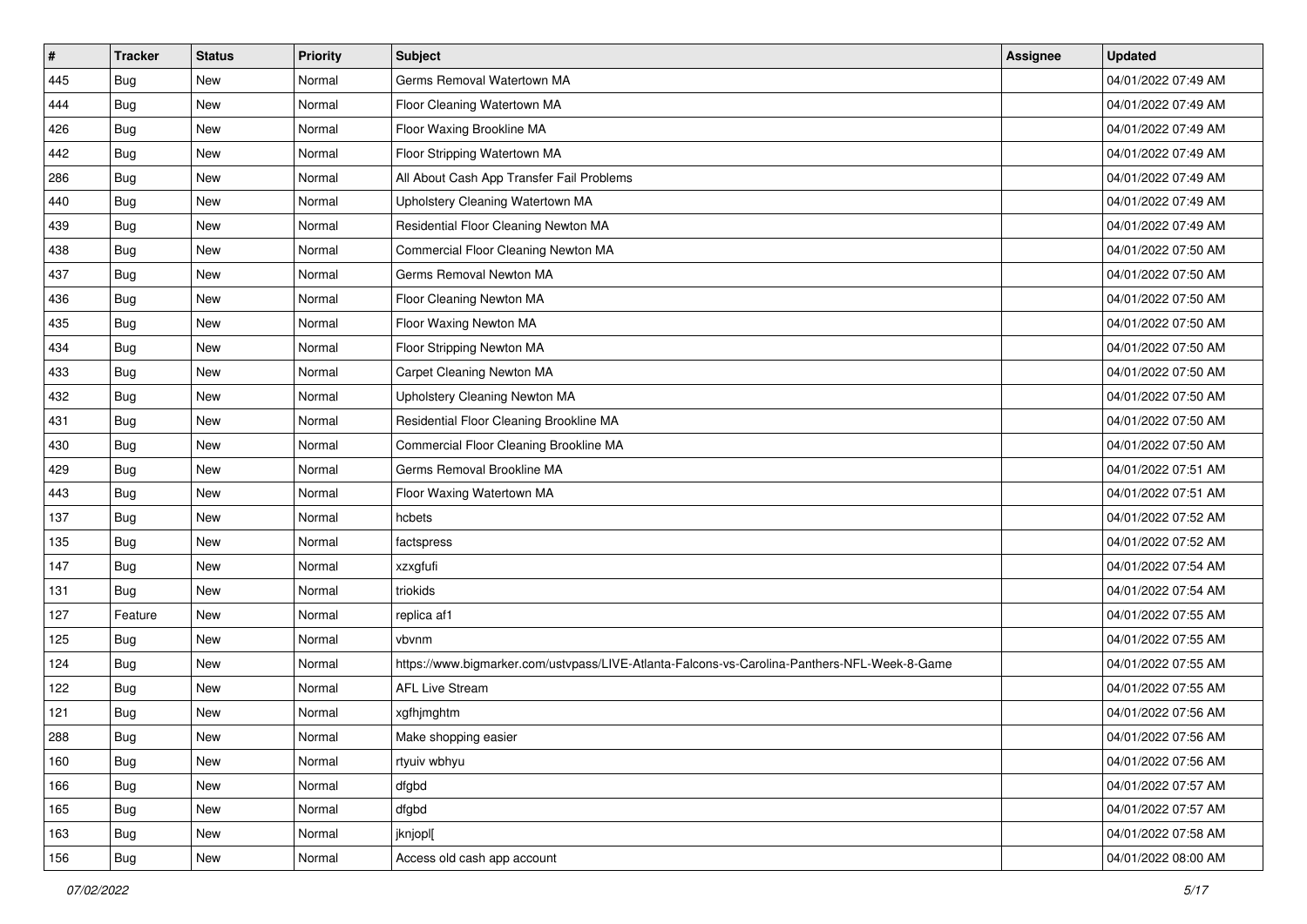| $\vert$ # | <b>Tracker</b> | <b>Status</b> | <b>Priority</b> | <b>Subject</b>                                                                       | <b>Assignee</b>        | <b>Updated</b>      |
|-----------|----------------|---------------|-----------------|--------------------------------------------------------------------------------------|------------------------|---------------------|
| 148       | <b>Bug</b>     | New           | Normal          | zxZdfg                                                                               |                        | 04/01/2022 08:01 AM |
| 162       | Bug            | <b>New</b>    | Normal          | gfyuik9                                                                              | Hamza<br>Bourbouh      | 04/01/2022 08:01 AM |
| 72        | Bug            | New           | Normal          | Simulinkd does not match Lustre using EMF backend when using nested Merge expression | Pierre-Loïc<br>Garoche | 04/01/2022 08:06 AM |
| 78        | Bug            | In Progress   | Normal          | Why generate MCDC conditions for constant flows?                                     | Pierre-Loïc<br>Garoche | 04/01/2022 08:08 AM |
| 117       | Bug            | <b>New</b>    | Normal          | How to Watch Cowboys vs Cardinals Game Live Stream FREE TV                           |                        | 04/01/2022 08:08 AM |
| 96        | Bug            | Resolved      | High            | Lustrec installation failed                                                          | Pierre-Loïc<br>Garoche | 04/01/2022 08:11 AM |
| 256       | Bug            | New           | Normal          | <b>Fake Travis Scott Shoes</b>                                                       |                        | 04/01/2022 08:12 AM |
| 254       | Feature        | <b>New</b>    | Normal          | best ayurvedic treatment for psoriasis                                               |                        | 04/01/2022 08:13 AM |
| 241       | Feature        | <b>New</b>    | Normal          | How to get a complete solution of Big Ideas Math Answers?                            |                        | 04/01/2022 08:15 AM |
| 238       | Bug            | New           | Low             | HP Printer Assistant Software   Download & Install HP Assistant                      |                        | 04/01/2022 08:16 AM |
| 236       | <b>Bug</b>     | New           | Normal          | HP Printer Assistant Software   Download & Install HP Assistant                      |                        | 04/01/2022 08:16 AM |
| 273       | Bug            | <b>New</b>    | High            | assignment help online                                                               |                        | 04/01/2022 08:17 AM |
| 283       | Bug            | <b>New</b>    | Normal          | Cash App To PayPal Transfer Money - Check Out The Steps Here                         |                        | 04/01/2022 08:17 AM |
| 277       | Feature        | <b>New</b>    | Normal          | Nike Dunks Replica                                                                   |                        | 04/01/2022 08:19 AM |
| 276       | Feature        | New           | Normal          | Nike Dunks Replica                                                                   |                        | 04/01/2022 08:19 AM |
| 270       | Bug            | New           | Normal          | Logo Mansion                                                                         | Christophe<br>Garion   | 04/01/2022 08:20 AM |
| 268       | <b>Bug</b>     | <b>New</b>    | Normal          | Fashionj                                                                             |                        | 04/01/2022 08:20 AM |
| 199       | Bug            | <b>New</b>    | Normal          | SBL CLEARSTONE DROPS (30ML)                                                          |                        | 04/01/2022 08:23 AM |
| 195       | Bug            | <b>New</b>    | Normal          | homoeobazaar                                                                         |                        | 04/01/2022 08:23 AM |
| 204       | Feature        | <b>New</b>    | Normal          | New Car Tyres                                                                        |                        | 04/01/2022 08:40 AM |
| 187       | <b>Bug</b>     | <b>New</b>    | Normal          | High Quality Replic 350 V2 Carbon                                                    |                        | 04/01/2022 08:40 AM |
| 179       | <b>Bug</b>     | New           | Normal          | body wave                                                                            |                        | 04/01/2022 08:41 AM |
| 177       | Feature        | New           | Normal          | HD lace silky straight human hair wig                                                |                        | 04/01/2022 08:41 AM |
| 287       | <b>Bug</b>     | <b>New</b>    | Normal          | Make shopping easier                                                                 |                        | 04/01/2022 08:41 AM |
| 226       | Bug            | New           | Normal          | How to find reliable service reviews                                                 | Anonymous              | 04/01/2022 08:46 AM |
| 221       | Bug            | New           | Normal          | The Best APk                                                                         |                        | 04/01/2022 08:49 AM |
| 213       | Bug            | New           | Normal          | fix HP Notebook Missing Operating System Error Message                               |                        | 04/01/2022 08:53 AM |
| 208       | Bug            | New           | Normal          | Why Cash app won't let me send money if scammed?                                     |                        | 04/01/2022 08:54 AM |
| 818       | <b>Bug</b>     | New           | Normal          | Have you ever played a basketball game?                                              | Corentin<br>Lauverjat  | 04/01/2022 08:55 AM |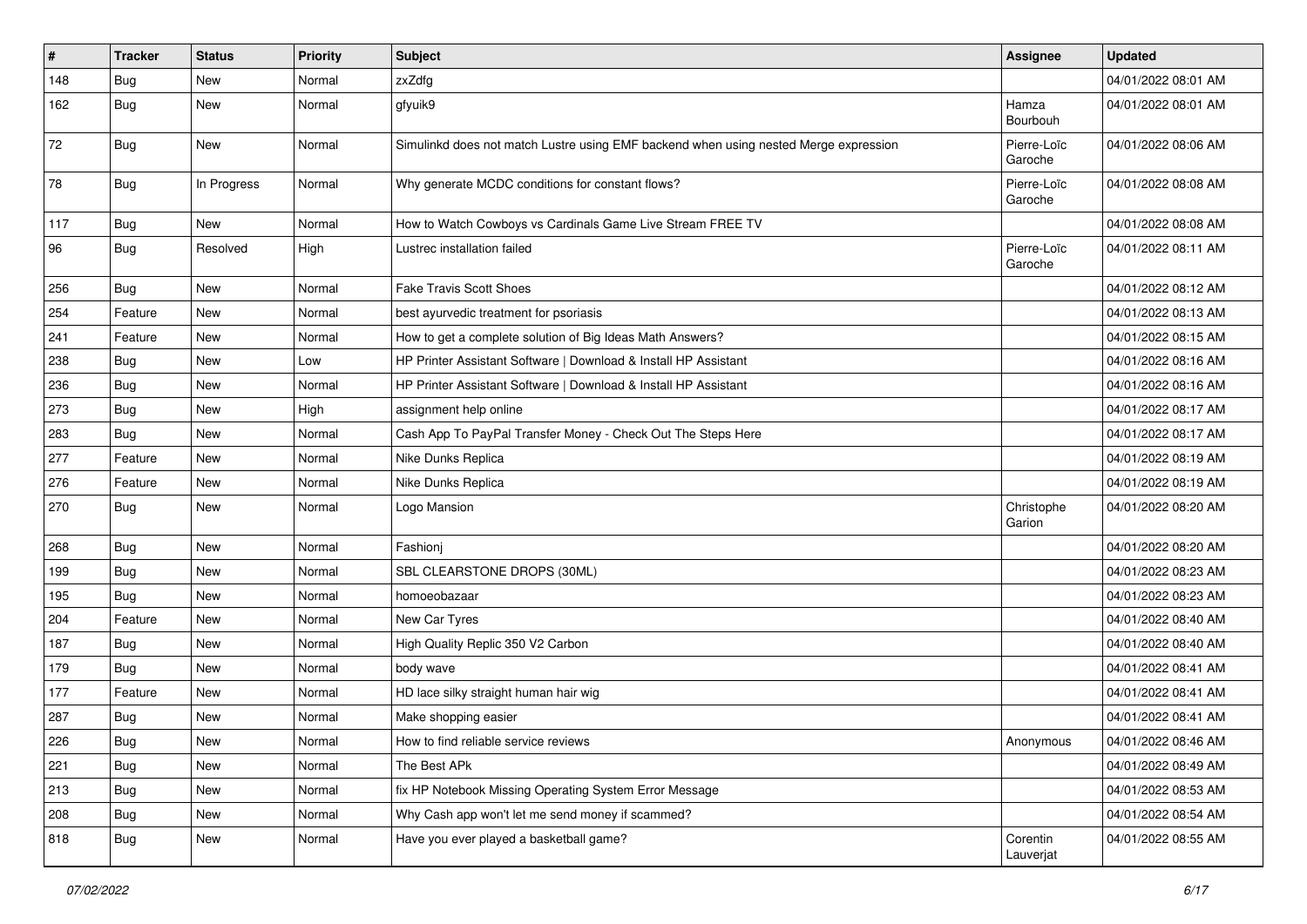| $\vert$ # | <b>Tracker</b> | <b>Status</b> | <b>Priority</b> | <b>Subject</b>                                                                   | <b>Assignee</b>        | <b>Updated</b>      |
|-----------|----------------|---------------|-----------------|----------------------------------------------------------------------------------|------------------------|---------------------|
| 848       | Feature        | <b>New</b>    | Normal          | Online Classes Assistance                                                        |                        | 04/01/2022 08:57 AM |
| 834       | Bug            | <b>New</b>    | Normal          | Grasp the secret to relieve stress and fatigue                                   |                        | 04/01/2022 08:57 AM |
| 846       | Feature        | <b>New</b>    | Normal          | ij.start canon                                                                   |                        | 04/01/2022 08:58 AM |
| 845       | Feature        | <b>New</b>    | Normal          | canon.com/ijsetup                                                                |                        | 04/01/2022 08:58 AM |
| 844       | Bug            | <b>New</b>    | Normal          | To know Chime Routing Number call on the helpline number                         |                        | 04/01/2022 08:58 AM |
| 843       | Bug            | <b>New</b>    | Normal          | Canon IJ Network Tool                                                            |                        | 04/01/2022 08:58 AM |
| 842       | Bug            | <b>New</b>    | Normal          | Join the fun game                                                                |                        | 04/01/2022 08:58 AM |
| 841       | Bug            | <b>New</b>    | Normal          | How do I activate FOX NOW?                                                       |                        | 04/01/2022 08:58 AM |
| 840       | Bug            | <b>New</b>    | Normal          | Is Tubi really free and legal?                                                   |                        | 04/01/2022 08:58 AM |
| 839       | Bug            | <b>New</b>    | Normal          | How do I activate FOX NOW?                                                       |                        | 04/01/2022 08:58 AM |
| 838       | Bug            | <b>New</b>    | Normal          | Celebrity Hunter Mod apk - Como instalá-lo                                       |                        | 04/01/2022 08:58 AM |
| 837       | Bug            | <b>New</b>    | Normal          | To Create An Instagram Story                                                     | Pierre-Loïc<br>Garoche | 04/01/2022 08:58 AM |
| 835       | Bug            | <b>New</b>    | Normal          | Build your strong army with Taming io                                            |                        | 04/01/2022 08:59 AM |
| 833       | Bug            | <b>New</b>    | Normal          | Does Direct Deposit Hit Chime- seek Chime Customer Service                       |                        | 04/01/2022 08:59 AM |
| 832       | Bug            | <b>New</b>    | Normal          | Choque Royale Mod Apk                                                            |                        | 04/01/2022 08:59 AM |
| 827       | Bug            | <b>New</b>    | Normal          | Come To Know The Required Steps To Unlock Cash App Account                       |                        | 04/01/2022 08:59 AM |
| 836       | Bug            | <b>New</b>    | Normal          | What Is The Required Amount To Pay As Cash App Clearance Fee?                    |                        | 04/01/2022 09:00 AM |
| 757       | Bug            | <b>New</b>    | Normal          | Why Is Issue of Car Maintenance so Famous for the Consumers?                     |                        | 04/01/2022 09:01 AM |
| 791       | Bug            | <b>New</b>    | Normal          | Samsnung TV Plus is not working                                                  |                        | 04/01/2022 09:03 AM |
| 790       | Bug            | New           | Normal          | My app                                                                           |                        | 04/01/2022 09:03 AM |
| 849       | <b>Bug</b>     | <b>New</b>    | Normal          | FutEmax App Apk - Watch Soccer, Fantasy Football, And More On Your Mobile Device |                        | 04/01/2022 09:04 AM |
| 847       | Feature        | <b>New</b>    | Normal          | Canon.com/ijsetup                                                                |                        | 04/01/2022 09:08 AM |
| 862       | Bug            | <b>New</b>    | Normal          | none                                                                             |                        | 04/01/2022 09:11 AM |
| 872       | Bug            | <b>New</b>    | Normal          | Poppy Playtime Horror Game Free                                                  |                        | 04/01/2022 09:11 AM |
| 870       | <b>Bug</b>     | <b>New</b>    | Normal          | Mahjong Solitaire                                                                |                        | 04/01/2022 09:12 AM |
| 868       | Feature        | <b>New</b>    | Normal          | What Is the Role of a Graphic Designer?                                          | Pierre-Loïc<br>Garoche | 04/01/2022 09:12 AM |
| 867       | <b>Bug</b>     | New           | Low             | cheap Yeezys                                                                     | Pierre-Loïc<br>Garoche | 04/01/2022 09:12 AM |
| 866       | Feature        | New           | Normal          | Northern Ireland Dissertation Writing Service                                    | Pierre-Loïc<br>Garoche | 04/01/2022 09:12 AM |
| 876       | Bug            | New           | Normal          | Download Full-Size Profile Pictures of Your Favorite Users With InstaDP          |                        | 04/01/2022 09:12 AM |
| 863       | <b>Bug</b>     | New           | Normal          | Canon IJ Network Tool                                                            |                        | 04/01/2022 09:12 AM |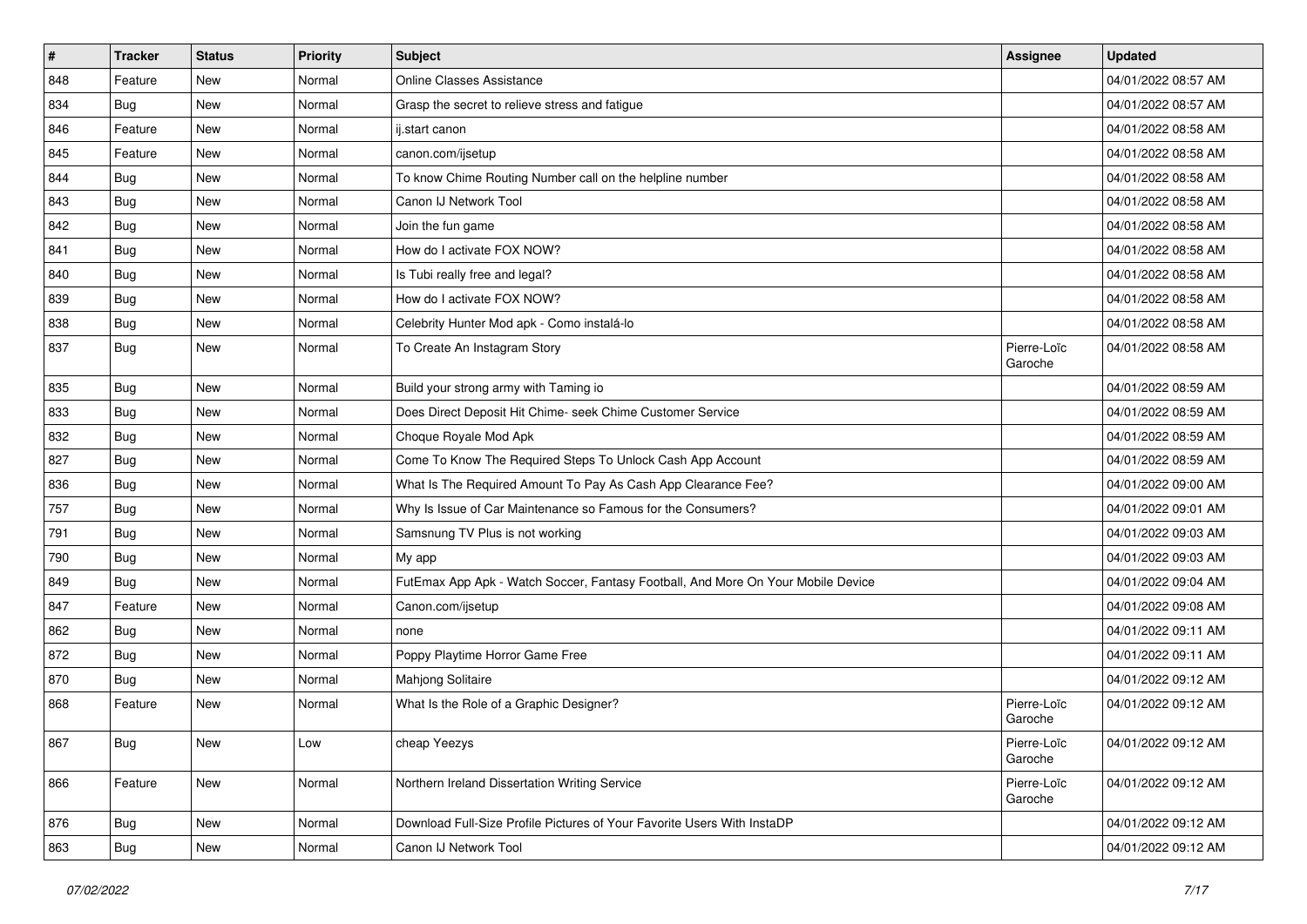| #   | <b>Tracker</b> | <b>Status</b> | <b>Priority</b> | <b>Subject</b>                                                              | Assignee               | <b>Updated</b>      |
|-----|----------------|---------------|-----------------|-----------------------------------------------------------------------------|------------------------|---------------------|
| 877 | Feature        | <b>New</b>    | Normal          | Exness Broker Review                                                        |                        | 04/01/2022 09:12 AM |
| 861 | Feature        | <b>New</b>    | Low             | <b>Understanding Situational Depression</b>                                 | Pierre-Loïc<br>Garoche | 04/01/2022 09:12 AM |
| 859 | Bug            | <b>New</b>    | Normal          | Canon IJ Network Tool                                                       |                        | 04/01/2022 09:13 AM |
| 858 | Bug            | <b>New</b>    | Normal          | opourid                                                                     | Christophe<br>Garion   | 04/01/2022 09:13 AM |
| 857 | Bug            | <b>New</b>    | Normal          | Welcome to the world of classic retro games                                 |                        | 04/01/2022 09:13 AM |
| 856 | Bug            | <b>New</b>    | Normal          | Online Classes Assistance Help For Student                                  |                        | 04/01/2022 09:13 AM |
| 855 | Bug            | <b>New</b>    | Normal          | Online Classes Assistance Help For Student                                  |                        | 04/01/2022 09:13 AM |
| 853 | Bug            | <b>New</b>    | Normal          | what is dr laser                                                            |                        | 04/01/2022 09:13 AM |
| 852 | Bug            | <b>New</b>    | Normal          | How to cancel your French Bee flight within 24 hours?                       |                        | 04/01/2022 09:13 AM |
| 851 | Bug            | <b>New</b>    | Normal          | Laden Sie den kostenlosen MP3-Klingelton für Ihr Mobiltelefon herunter      |                        | 04/01/2022 09:14 AM |
| 850 | Bug            | <b>New</b>    | Normal          | Puppy Playtime APK Android                                                  |                        | 04/01/2022 09:14 AM |
| 864 | Bug            | <b>New</b>    | Normal          | Canon IJ Network Tool                                                       |                        | 04/01/2022 09:14 AM |
| 889 | Bug            | <b>New</b>    | Normal          | What is Plex and how it's work?                                             |                        | 04/01/2022 09:14 AM |
| 875 | Bug            | <b>New</b>    | Normal          | Red ball game                                                               |                        | 04/01/2022 09:15 AM |
| 887 | <b>Bug</b>     | <b>New</b>    | Normal          | What is Plex and how it's work?                                             |                        | 04/01/2022 09:16 AM |
| 884 | Bug            | <b>New</b>    | Normal          | Why do Subway Surfers popular                                               |                        | 04/01/2022 09:16 AM |
| 883 | Bug            | <b>New</b>    | Normal          | Langweilen Sie sich jemals bei der gleichen alten Schriftart auf Instagram? |                        | 04/01/2022 09:16 AM |
| 882 | Bug            | <b>New</b>    | Normal          | How to change bank account on cash app?                                     |                        | 04/01/2022 09:16 AM |
| 880 | Bug            | <b>New</b>    | Normal          | Why do Subway Surfers popular                                               |                        | 04/01/2022 09:16 AM |
| 879 | Feature        | <b>New</b>    | Normal          | Best Garage Door Repair in Massachusetts                                    |                        | 04/01/2022 09:16 AM |
| 891 | Bug            | <b>New</b>    | Normal          | The most interesting game today, have you tried it?                         |                        | 04/01/2022 09:17 AM |
| 539 | <b>Bug</b>     | <b>New</b>    | Normal          | Do you want to know how to activate cash card through phone number?         |                        | 04/01/2022 09:25 AM |
| 566 | Bug            | <b>New</b>    | Normal          | Kinemaster Pro Download - los App Review                                    |                        | 04/01/2022 09:27 AM |
| 560 | Bug            | <b>New</b>    | Normal          | Whatsapp Aero - Make Your Phone Auto Connect                                |                        | 04/01/2022 09:28 AM |
| 625 | Bug            | <b>New</b>    | Normal          | The best free online driving directions tool                                |                        | 04/01/2022 09:28 AM |
| 700 | <b>Bug</b>     | <b>New</b>    | Normal          | Cómo descargar Poppy Playtime                                               |                        | 04/01/2022 09:30 AM |
| 691 | <b>Bug</b>     | New           | Normal          | tea garden dublin                                                           |                        | 04/01/2022 09:31 AM |
| 679 | <b>Bug</b>     | New           | Normal          | Word Finder helps you to play word games better                             |                        | 04/01/2022 09:34 AM |
| 713 | <b>Bug</b>     | New           | High            | Why Cupcake 2048 is a addictive game?                                       | Pierre-Loïc<br>Garoche | 04/01/2022 09:34 AM |
| 633 | Bug            | New           | Normal          | How i can i solve my issue                                                  |                        | 04/01/2022 09:38 AM |
| 676 | <b>Bug</b>     | New           | Normal          | Does Facebook customer service live chat allow to speak with someone?       |                        | 04/01/2022 09:39 AM |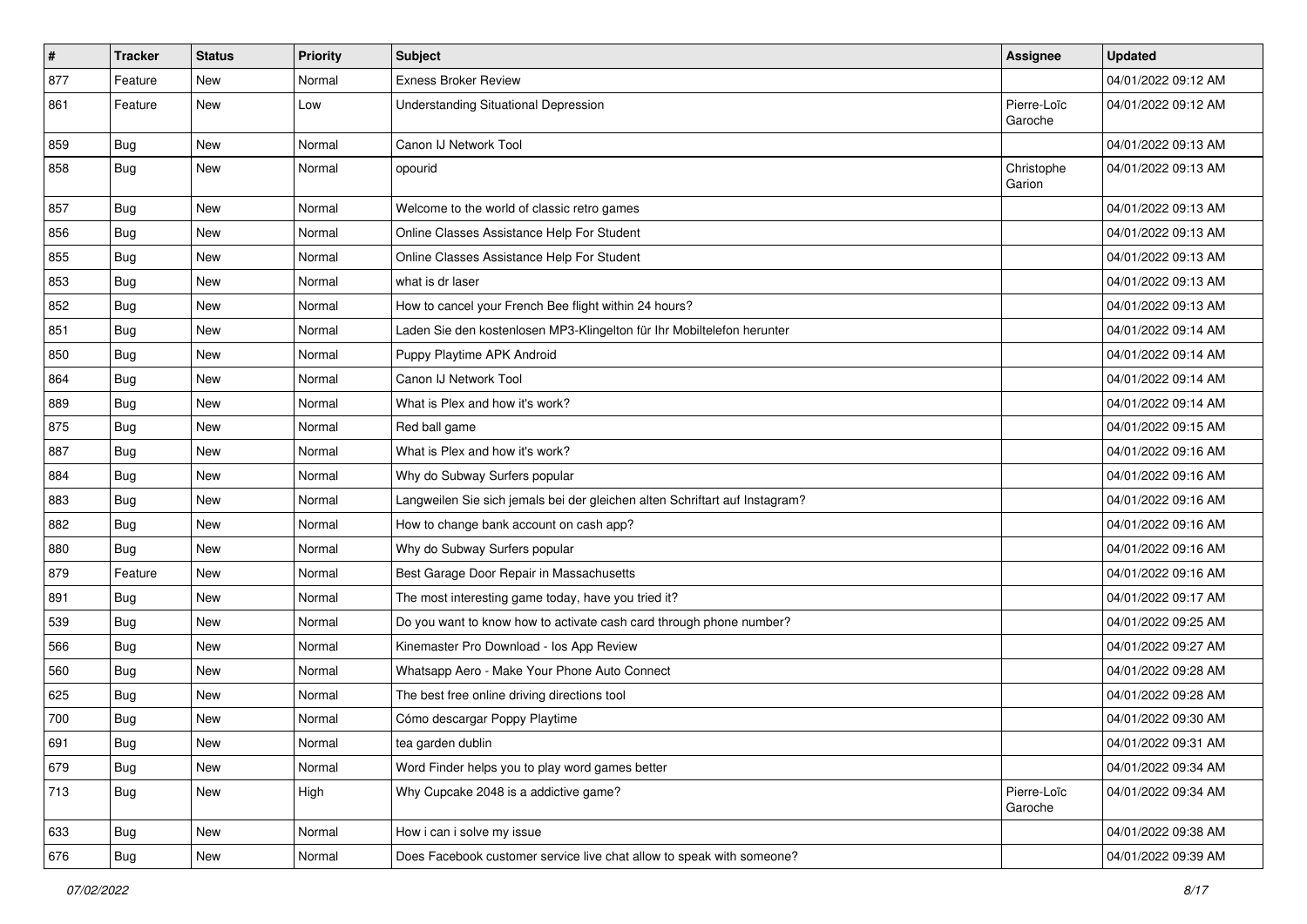| $\vert$ # | <b>Tracker</b> | <b>Status</b> | <b>Priority</b> | <b>Subject</b>                                                                   | Assignee               | <b>Updated</b>      |
|-----------|----------------|---------------|-----------------|----------------------------------------------------------------------------------|------------------------|---------------------|
| 660       | Bug            | <b>New</b>    | Normal          | Anchovies Nutrition Facts And Health Benefits                                    |                        | 04/01/2022 09:40 AM |
| 896       | Feature        | <b>New</b>    | Normal          | Application of North Finder in Mining Industry                                   | Xavier Thirioux        | 04/01/2022 09:49 AM |
| 897       | Bug            | New           | Normal          | Slot Pulsa Pragmatic Play                                                        | <b>Xavier Thirioux</b> | 04/01/2022 12:08 PM |
| 898       | Bug            | <b>New</b>    | Normal          | Shadow Fight 2 Mod APK                                                           |                        | 04/02/2022 09:17 AM |
| 899       | Feature        | <b>New</b>    | Normal          | Application of Optical Fiber Gyroscope                                           | Christophe<br>Garion   | 04/02/2022 11:23 AM |
| 900       | Feature        | <b>New</b>    | Normal          | good game ever                                                                   |                        | 04/02/2022 11:59 AM |
| 252       | Bug            | <b>New</b>    | Normal          | Samsung U600 - Is Essential Business And Personal Phone                          |                        | 04/04/2022 04:45 AM |
| 906       | Bug            | <b>New</b>    | Normal          | How To Change Cash App From Business To Personal Account For Any Reasons?        |                        | 04/04/2022 09:57 AM |
| 907       | Bug            | <b>New</b>    | Normal          | Canon IJ Network Tool                                                            |                        | 04/04/2022 10:43 AM |
| 908       | Bug            | New           | Normal          | Toca Life World APK                                                              |                        | 04/06/2022 03:18 AM |
| 909       | Bug            | <b>New</b>    | Normal          | Toca Life World APK                                                              |                        | 04/06/2022 04:52 AM |
| 910       | Bug            | <b>New</b>    | Normal          | Each content looks unisize or not formated                                       |                        | 04/06/2022 11:21 AM |
| 911       | Bug            | <b>New</b>    | Normal          | Aluminum Windows & Doors                                                         |                        | 04/06/2022 08:10 PM |
| 913       | Bug            | <b>New</b>    | Normal          | Canon IJ Network Tool                                                            |                        | 04/07/2022 06:21 AM |
| 914       | Bug            | <b>New</b>    | Normal          | Wordle: how to play fashion games for free?                                      |                        | 04/07/2022 08:30 AM |
| 915       | Bug            | <b>New</b>    | Normal          | Finance dissertation writing                                                     |                        | 04/07/2022 09:22 AM |
| 916       | Bug            | <b>New</b>    | Normal          | How long does it take to write a book?                                           |                        | 04/07/2022 12:15 PM |
| 878       | <b>Bug</b>     | <b>New</b>    | Normal          | Wie ist instazoom hilfreich beim Herunterladen von Instagram-Profilbildern       |                        | 04/08/2022 09:28 PM |
| 917       | Bug            | <b>New</b>    | Normal          | Random Person Sent Me Money on Cash App-find solution?                           |                        | 04/09/2022 12:32 PM |
| 854       | Bug            | New           | Normal          | How To Resolve Password Problems Through Facebook Customer Service?              |                        | 04/09/2022 06:11 PM |
| 919       | Feature        | <b>New</b>    | Normal          | How can I check my Cash App card balance by dialing a number?                    |                        | 04/10/2022 09:07 AM |
| 920       | Bug            | <b>New</b>    | Normal          | Where I Can Get Essay Writing Services?                                          |                        | 04/11/2022 08:35 AM |
| 903       | Feature        | <b>New</b>    | Normal          | Good game                                                                        |                        | 04/11/2022 08:39 AM |
| 921       | Bug            | <b>New</b>    | Normal          | Canon IJ Network Tool                                                            |                        | 04/11/2022 09:00 AM |
| 923       | Bug            | <b>New</b>    | Normal          | frenchies for sale                                                               |                        | 04/11/2022 02:35 PM |
| 924       | Bug            | <b>New</b>    | Normal          | buy tec 9                                                                        |                        | 04/11/2022 02:54 PM |
| 927       | Feature        | <b>New</b>    | Normal          | What Is The Right Way To Troubleshoot Cash App Transfer Failed Problems?         |                        | 04/12/2022 05:54 AM |
| 929       | <b>Bug</b>     | New           | Normal          | Canon IJ Network Tool                                                            |                        | 04/12/2022 08:32 AM |
| 930       | Bug            | New           | Normal          | The best free games online                                                       |                        | 04/12/2022 09:05 AM |
| 936       | <b>Bug</b>     | New           | Normal          | Avantages de l'extension AliTools pour faire du shopping sur Aliexpress          | Pierre-Loïc<br>Garoche | 04/12/2022 11:35 AM |
| 928       | Bug            | New           | Normal          | How Does Sutton Bank Cash App Customer Service Help In Answering Your Questions? |                        | 04/12/2022 11:36 AM |
| 942       | <b>Bug</b>     | New           | Normal          | Canon IJ Network Tool                                                            |                        | 04/13/2022 08:45 AM |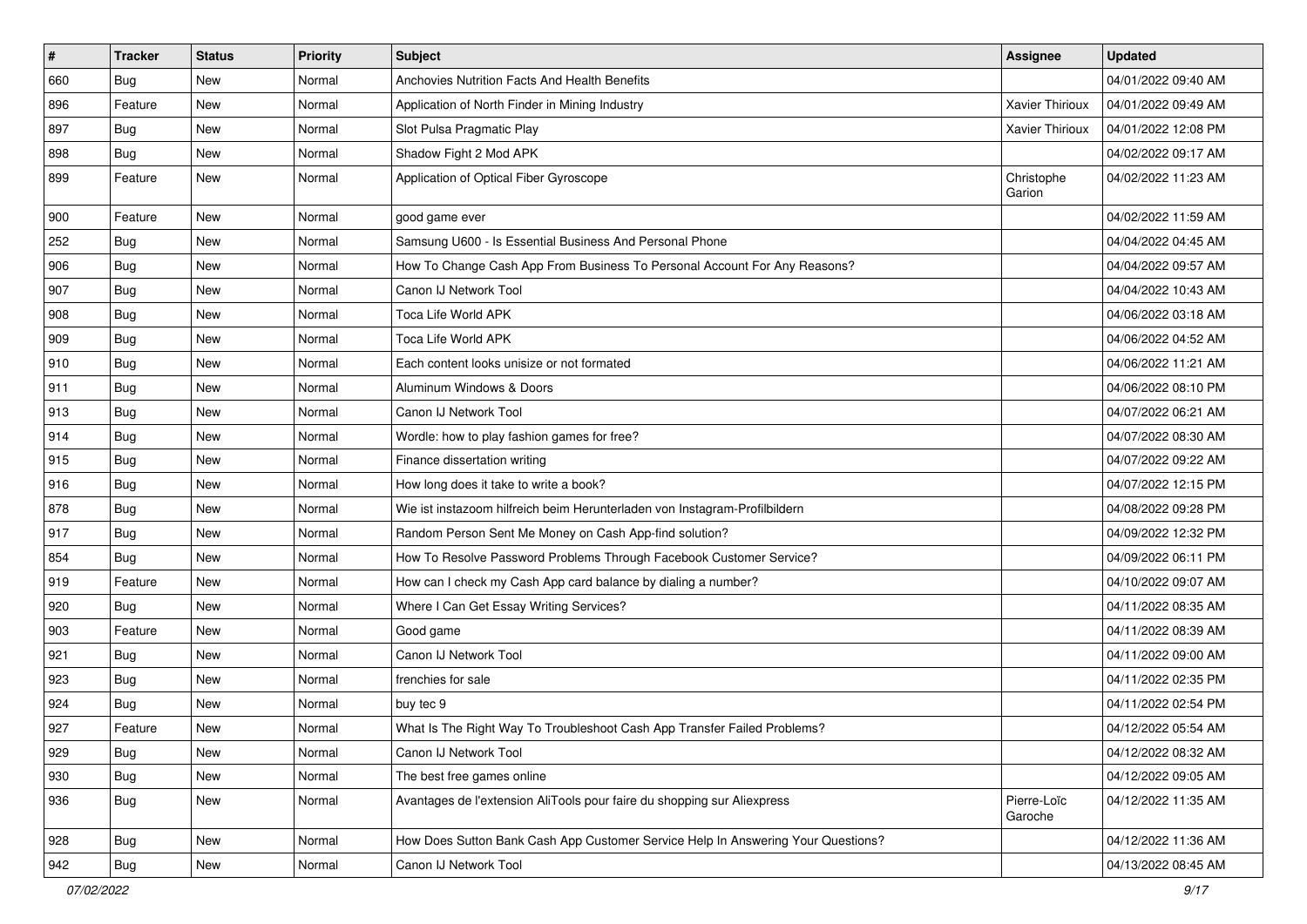| $\sharp$ | <b>Tracker</b> | <b>Status</b> | <b>Priority</b> | <b>Subject</b>                                                                | Assignee               | <b>Updated</b>      |
|----------|----------------|---------------|-----------------|-------------------------------------------------------------------------------|------------------------|---------------------|
| 943      | <b>Bug</b>     | New           | Normal          | ij.start canon                                                                |                        | 04/13/2022 08:52 AM |
| 945      | <b>Bug</b>     | <b>New</b>    | Normal          | TikTok 18 Mod Apk For Your Android                                            |                        | 04/13/2022 09:32 AM |
| 873      | <b>Bug</b>     | New           | Normal          | Klingeltöne mp3                                                               |                        | 04/13/2022 11:03 AM |
| 869      | Bug            | New           | Normal          | Sonnerie Post Malone 2022                                                     |                        | 04/13/2022 11:05 AM |
| 893      | <b>Bug</b>     | <b>New</b>    | Normal          | klingeltone                                                                   |                        | 04/13/2022 11:06 AM |
| 947      | <b>Bug</b>     | New           | Normal          | is Disney Now and Disney Plus different?                                      |                        | 04/14/2022 09:53 AM |
| 300      | Bug            | <b>New</b>    | Normal          | Wheels Powder Coating Services in Norcross GA                                 |                        | 04/15/2022 01:45 PM |
| 957      | <b>Bug</b>     | New           | Normal          | From Where I Can Get Cheap Writing Services?                                  |                        | 04/20/2022 05:06 AM |
| 904      | Feature        | New           | Normal          | Laora seeck                                                                   |                        | 04/20/2022 11:54 AM |
| 972      | <b>Bug</b>     | <b>New</b>    | Normal          | How To Borrow Money From The Cash App? Get To Know About The Same             |                        | 04/25/2022 07:30 AM |
| 991      | <b>Bug</b>     | New           | Normal          | <b>MDMA MOLLY</b>                                                             |                        | 05/03/2022 12:03 AM |
| 975      | Bug            | New           | Normal          | Payback 2 Mod APK                                                             |                        | 05/05/2022 10:56 AM |
| 982      | <b>Bug</b>     | New           | Normal          | Five sites that let you download free scenarios for your iPhone               |                        | 05/07/2022 09:34 PM |
| 192      | Bug            | New           | Normal          | The code Caffe                                                                |                        | 05/09/2022 10:16 AM |
| 1003     | Bug            | <b>New</b>    | Normal          | Drift F1 is a drifting car game inspired by F1's tracks.                      | Pierre-Loïc<br>Garoche | 05/10/2022 10:52 AM |
| 1004     | Bug            | <b>New</b>    | Normal          | you get to pinch and drag a man with a very flexible face                     |                        | 05/10/2022 10:59 AM |
| 934      | <b>Bug</b>     | <b>New</b>    | Normal          | MovieBox Pro Apk - Watch Movies and TV Shows on Your Android Phone            |                        | 05/10/2022 11:01 AM |
| 1006     | <b>Bug</b>     | <b>New</b>    | Normal          | Cricut.com/setup                                                              |                        | 05/10/2022 01:22 PM |
| 1008     | <b>Bug</b>     | <b>New</b>    | Normal          | Who was the first black woman to anchor a newscast?                           |                        | 05/10/2022 03:13 PM |
| 1009     | <b>Bug</b>     | New           | Normal          | How to change routing number on Cash App?                                     |                        | 05/11/2022 07:13 AM |
| 1010     | <b>Bug</b>     | New           | Normal          | what are the requirements to borrow money from cash app ? cash app borrow app | Pierre-Loïc<br>Garoche | 05/11/2022 09:29 AM |
| 1011     | Bug            | <b>New</b>    | Normal          | Summary of 10 best coloring apps on phones                                    |                        | 05/11/2022 10:58 AM |
| 1012     | <b>Bug</b>     | New           | Normal          | Cricut.com/setup                                                              |                        | 05/11/2022 11:30 AM |
| 1013     | <b>Bug</b>     | <b>New</b>    | Normal          | ij.start canon                                                                |                        | 05/11/2022 11:31 AM |
| 1014     | <b>Bug</b>     | <b>New</b>    | Normal          | how to get chime routing and account number ? chime routing number florida    |                        | 05/11/2022 12:42 PM |
| 1015     | <b>Bug</b>     | <b>New</b>    | Normal          | Is it possible to send books for free?                                        |                        | 05/11/2022 04:05 PM |
| 1016     | Bug            | New           | Normal          | Klondike Solitaire                                                            |                        | 05/12/2022 09:03 AM |
| 1017     | Feature        | New           | Normal          | fleeing the complex                                                           | Hamza<br>Bourbouh      | 05/13/2022 06:33 AM |
| 1019     | Bug            | <b>New</b>    | Normal          | Cricut.com/setup                                                              |                        | 05/13/2022 11:13 AM |
| 1020     | <b>Bug</b>     | New           | Normal          | Cricut.com/setup                                                              |                        | 05/13/2022 11:14 AM |
| 1022     | <b>Bug</b>     | New           | Normal          | 123.hp.com/laserjet                                                           |                        | 05/13/2022 01:25 PM |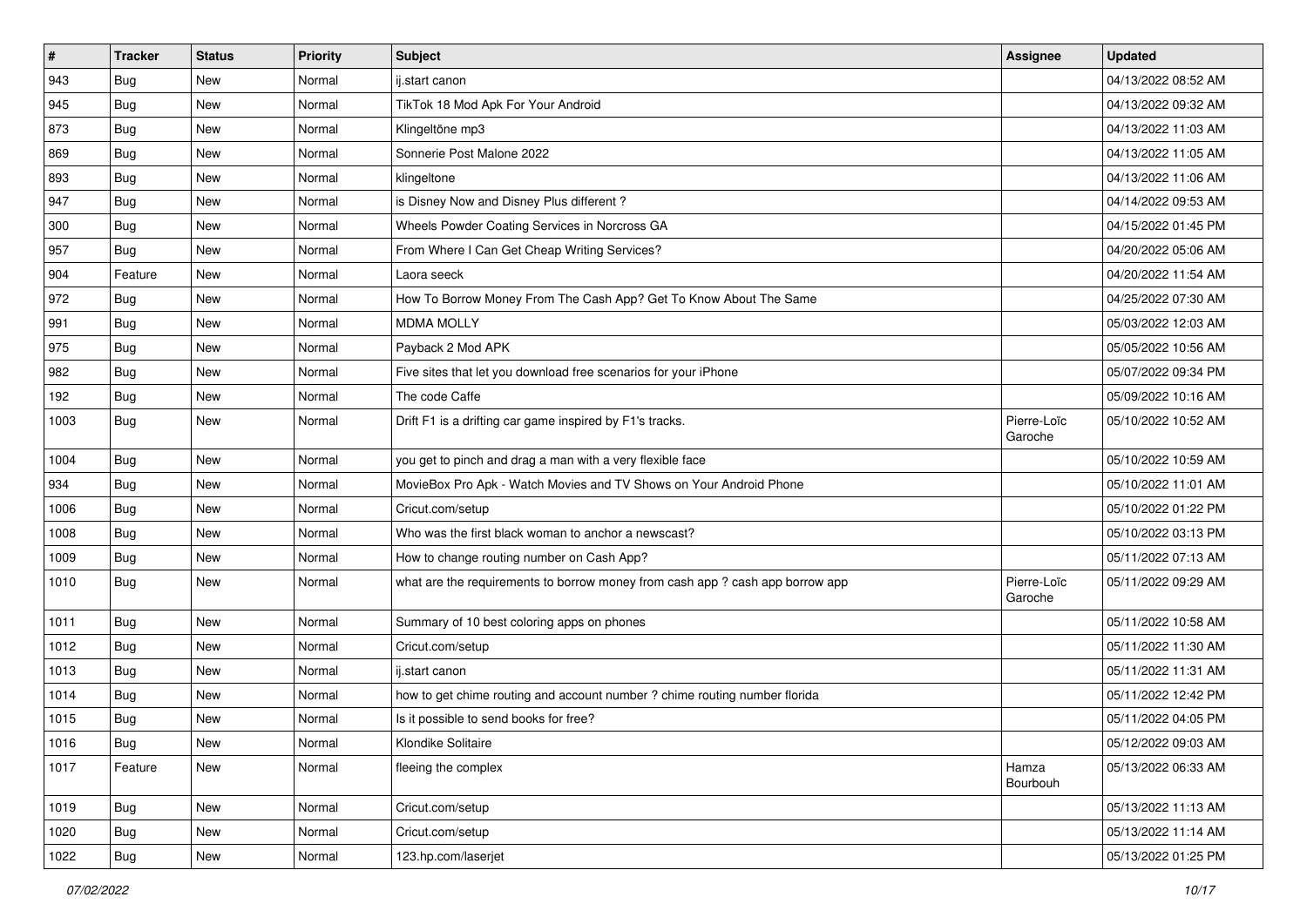| $\vert$ # | <b>Tracker</b> | <b>Status</b> | <b>Priority</b> | <b>Subject</b>                                                           | <b>Assignee</b>        | <b>Updated</b>      |
|-----------|----------------|---------------|-----------------|--------------------------------------------------------------------------|------------------------|---------------------|
| 1005      | Bug            | New           | High            | Nursing Assignment Help in UK                                            |                        | 05/13/2022 05:33 PM |
| 1023      | Bug            | <b>New</b>    | Normal          | Questions That Are Typically Asked About Trap The Cat                    |                        | 05/14/2022 03:51 AM |
| 932       | Bug            | <b>New</b>    | Normal          | The best epic, long-playing PC games will consume days of your life.     |                        | 05/15/2022 07:44 PM |
| 1028      | Bug            | <b>New</b>    | Normal          | The Best Free Online Game to Play with Friends                           |                        | 05/16/2022 05:00 AM |
| 1029      | Bug            | <b>New</b>    | Normal          | 5 Reasons Why People Love Coloring Pages?                                |                        | 05/16/2022 11:53 AM |
| 1030      | Bug            | <b>New</b>    | Normal          | <b>IAFT Traders Union</b>                                                |                        | 05/16/2022 03:13 PM |
| 1031      | <b>Bug</b>     | <b>New</b>    | Normal          | <b>IAFT Traders Union</b>                                                |                        | 05/16/2022 03:14 PM |
| 1032      | Bug            | <b>New</b>    | Normal          | How To Play The Wordle Game                                              |                        | 05/17/2022 10:37 AM |
| 1033      | <b>Bug</b>     | <b>New</b>    | Normal          | The best slope 2 online games to play right now                          |                        | 05/17/2022 10:55 AM |
| 212       | Feature        | <b>New</b>    | Normal          | How good is the market for gaming mobile apps at the moment?             |                        | 05/17/2022 11:09 AM |
| 902       | Feature        | <b>New</b>    | Normal          | salo717                                                                  |                        | 05/18/2022 10:35 AM |
| 1007      | Bug            | <b>New</b>    | Normal          | "ij.start canon                                                          |                        | 05/18/2022 10:40 AM |
| 1035      | Bug            | <b>New</b>    | Normal          | how to relieve spam score                                                | Pierre-Loïc<br>Garoche | 05/18/2022 11:39 AM |
| 865       | Bug            | <b>New</b>    | Normal          | Canon IJ Printer Utility                                                 |                        | 05/18/2022 07:24 PM |
| 1036      | <b>Bug</b>     | <b>New</b>    | Normal          | <b>VPS Material</b>                                                      |                        | 05/18/2022 09:34 PM |
| 1037      | Feature        | <b>New</b>    | Normal          | 1p Isd                                                                   | Christophe<br>Garion   | 05/19/2022 05:25 AM |
| 905       | Bug            | <b>New</b>    | Normal          | MINI MILITIA MOD APK                                                     |                        | 05/19/2022 01:54 PM |
| 1040      | Bug            | <b>New</b>    | Normal          | thabet                                                                   |                        | 05/19/2022 08:05 PM |
| 1034      | Bug            | <b>New</b>    | Normal          | Download Teaching Feeling For Android                                    |                        | 05/20/2022 09:25 AM |
| 1045      | Bug            | <b>New</b>    | Normal          | Cricut.com/setup                                                         |                        | 05/24/2022 10:45 AM |
| 1046      | Bug            | <b>New</b>    | Normal          | 123.hp.com/laserjet                                                      |                        | 05/24/2022 10:46 AM |
| 1047      | <b>Bug</b>     | <b>New</b>    | Normal          | Opensea                                                                  | Corentin<br>Lauverjat  | 05/24/2022 02:32 PM |
| 1048      | Bug            | <b>New</b>    | Normal          | So zeigen Sie ein Instagram-Profilbild an und vergrößern es              |                        | 05/25/2022 06:56 AM |
| 1050      | Feature        | <b>New</b>    | Normal          | Best Smart Phone Repair in Delhi                                         |                        | 05/25/2022 10:33 AM |
| 1043      | <b>Bug</b>     | <b>New</b>    | Normal          | What Is The Right Way To Troubleshoot Cash App Transfer Failed Problems? |                        | 05/25/2022 01:16 PM |
| 1042      | Bug            | <b>New</b>    | Normal          | How to set up direct deposit on cash app?                                |                        | 05/25/2022 01:17 PM |
| 1021      | <b>Bug</b>     | <b>New</b>    | Normal          | Cricut.com/setup                                                         |                        | 05/26/2022 12:21 AM |
| 1052      | Bug            | <b>New</b>    | Normal          | Build Now GG is a new battle royale game.                                |                        | 05/26/2022 04:24 AM |
| 1053      | <b>Bug</b>     | <b>New</b>    | Normal          | Game Geometry Dash                                                       |                        | 05/26/2022 11:30 AM |
| 826       | <b>Bug</b>     | <b>New</b>    | Normal          | How to Dowload MXL TV Premium                                            |                        | 05/26/2022 03:34 PM |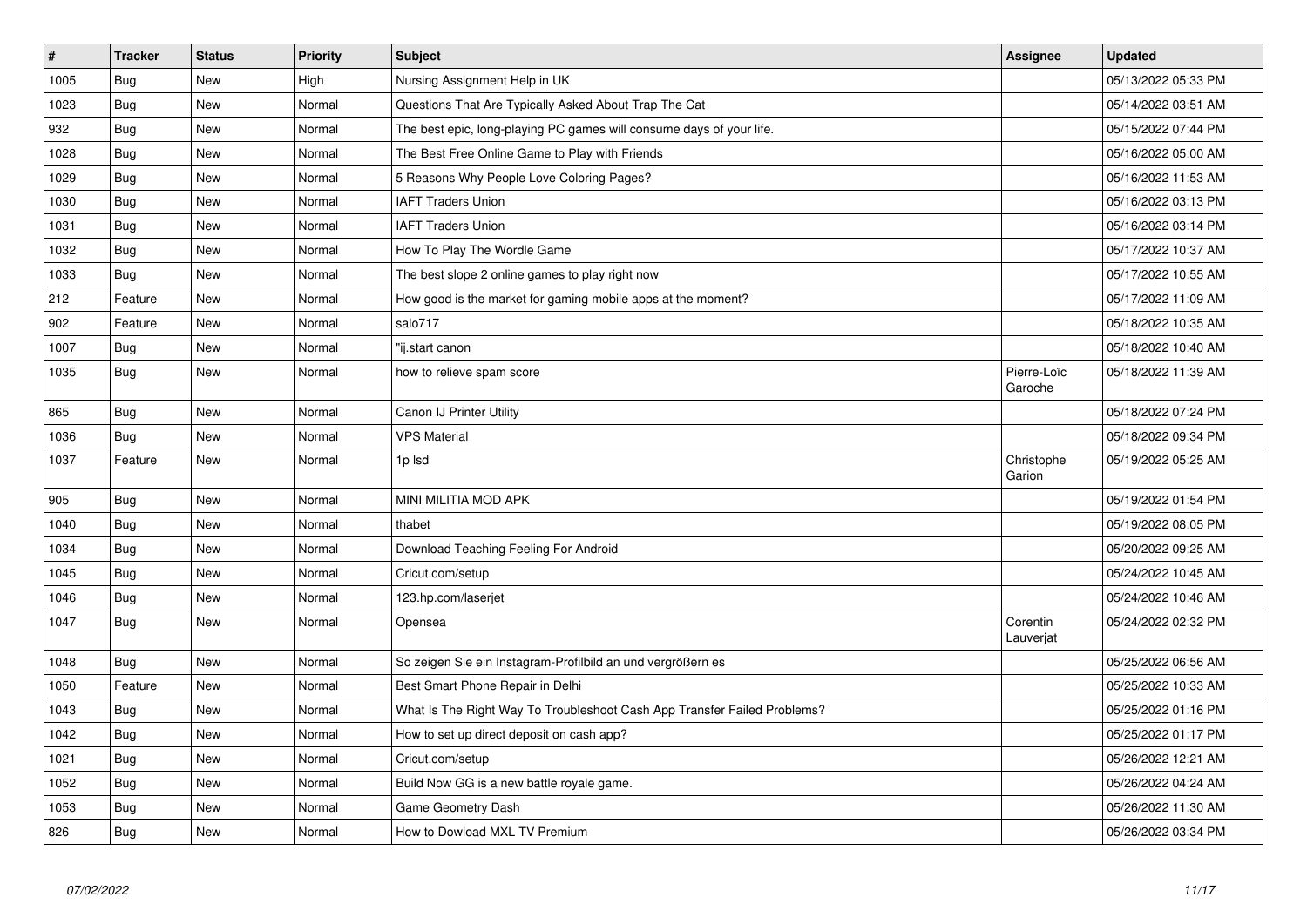| $\sharp$ | <b>Tracker</b> | <b>Status</b> | Priority  | <b>Subject</b>                                               | Assignee               | <b>Updated</b>      |
|----------|----------------|---------------|-----------|--------------------------------------------------------------|------------------------|---------------------|
| 1054     | Bug            | New           | Normal    | Apkmodule                                                    | Pierre-Loïc<br>Garoche | 05/26/2022 03:37 PM |
| 1044     | Bug            | <b>New</b>    | Normal    | Can I Disapprove If Random Person Sent Me Money On Cash App? |                        | 05/26/2022 03:51 PM |
| 1039     | Bug            | New           | Normal    | How to Get Tickmill Bonuses for Free                         |                        | 05/26/2022 05:43 PM |
| 1049     | Feature        | New           | Normal    | IT Software Company In Delhi                                 |                        | 05/27/2022 05:24 AM |
| 1038     | <b>Bug</b>     | New           | Normal    | How to Fix Canon Printer Offline ISsue                       | Pierre-Loïc<br>Garoche | 05/27/2022 05:25 AM |
| 1055     | <b>Bug</b>     | New           | Normal    | seo apk                                                      | Pierre-Loïc<br>Garoche | 05/27/2022 06:23 AM |
| 1041     | Bug            | New           | Normal    | Count words in Word on the computer                          |                        | 05/27/2022 02:16 PM |
| 1056     | Feature        | <b>New</b>    | Normal    | <b>Online Class Issues</b>                                   |                        | 05/28/2022 12:44 AM |
| 1058     | Bug            | New           | Normal    | Cricut.com/setup                                             |                        | 05/28/2022 08:28 AM |
| 1059     | Bug            | New           | Normal    | 123.hp.com/laserjet                                          |                        | 05/28/2022 08:29 AM |
| 1060     | Bug            | New           | Normal    | How to Use Panda Helper to Speed Up Your iOS                 |                        | 05/28/2022 09:12 AM |
| 1061     | Bug            | New           | Normal    | Cricut.com/setup                                             |                        | 05/28/2022 12:24 PM |
| 1062     | Bug            | <b>New</b>    | Normal    | Cricut.com/setup                                             |                        | 05/28/2022 12:26 PM |
| 1063     | Bug            | New           | Normal    | 123.hp.com/laserjet                                          |                        | 05/28/2022 12:27 PM |
| 831      | Bug            | <b>New</b>    | Normal    | Build and shoot                                              |                        | 05/29/2022 04:47 PM |
| 894      | Feature        | <b>New</b>    | Normal    | Need phd dissertation help in UK                             |                        | 05/30/2022 12:29 PM |
| 1066     | Feature        | <b>New</b>    | High      | Using the default Routerlogin.net web address for setup      |                        | 05/31/2022 12:16 PM |
| 1067     | Bug            | New           | Normal    | Cricut.com/setup                                             |                        | 05/31/2022 12:19 PM |
| 1068     | <b>Bug</b>     | New           | Normal    | 123.hp.com/laserjet                                          |                        | 05/31/2022 12:22 PM |
| 454      | Bug            | <b>New</b>    | Normal    | Commercial Floor Cleaning Quincy MA                          |                        | 06/02/2022 05:59 PM |
| 441      | Bug            | <b>New</b>    | Normal    | Carpet Cleaning Watertown MA                                 |                        | 06/02/2022 06:00 PM |
| 1075     | Feature        | New           | Low       | Enjoy Free Services Of Toomics Mod APK For Android           |                        | 06/03/2022 10:00 AM |
| 1002     | Bug            | New           | Normal    | <b>Chemistry Assignment Help</b>                             |                        | 06/04/2022 09:58 AM |
| 1074     | Bug            | New           | Normal    | Dissertation writing help at economical rates!               | Christophe<br>Garion   | 06/06/2022 04:48 PM |
| 1065     | <b>Bug</b>     | New           | Normal    | The top foreign language training game in 2022               |                        | 06/07/2022 04:05 AM |
| 1057     | <b>Bug</b>     | New           | Normal    | <b>CCPlay Education Edition APK</b>                          |                        | 06/07/2022 04:07 AM |
| 912      | Bug            | New           | Normal    | <b>Cuphead Mobile Game Review</b>                            |                        | 06/09/2022 10:14 AM |
| 1070     | Feature        | New           | Normal    | <b>Tableau Consulting Expertise</b>                          |                        | 06/09/2022 11:50 AM |
| 1085     | Feature        | New           | Normal    | dcvghdcc asgdvgd dveduqwv ajdhvwd                            |                        | 06/09/2022 03:46 PM |
| 1086     | <b>Bug</b>     | New           | Immediate | Composite Engineer                                           | Pierre-Loïc<br>Garoche | 06/10/2022 09:26 AM |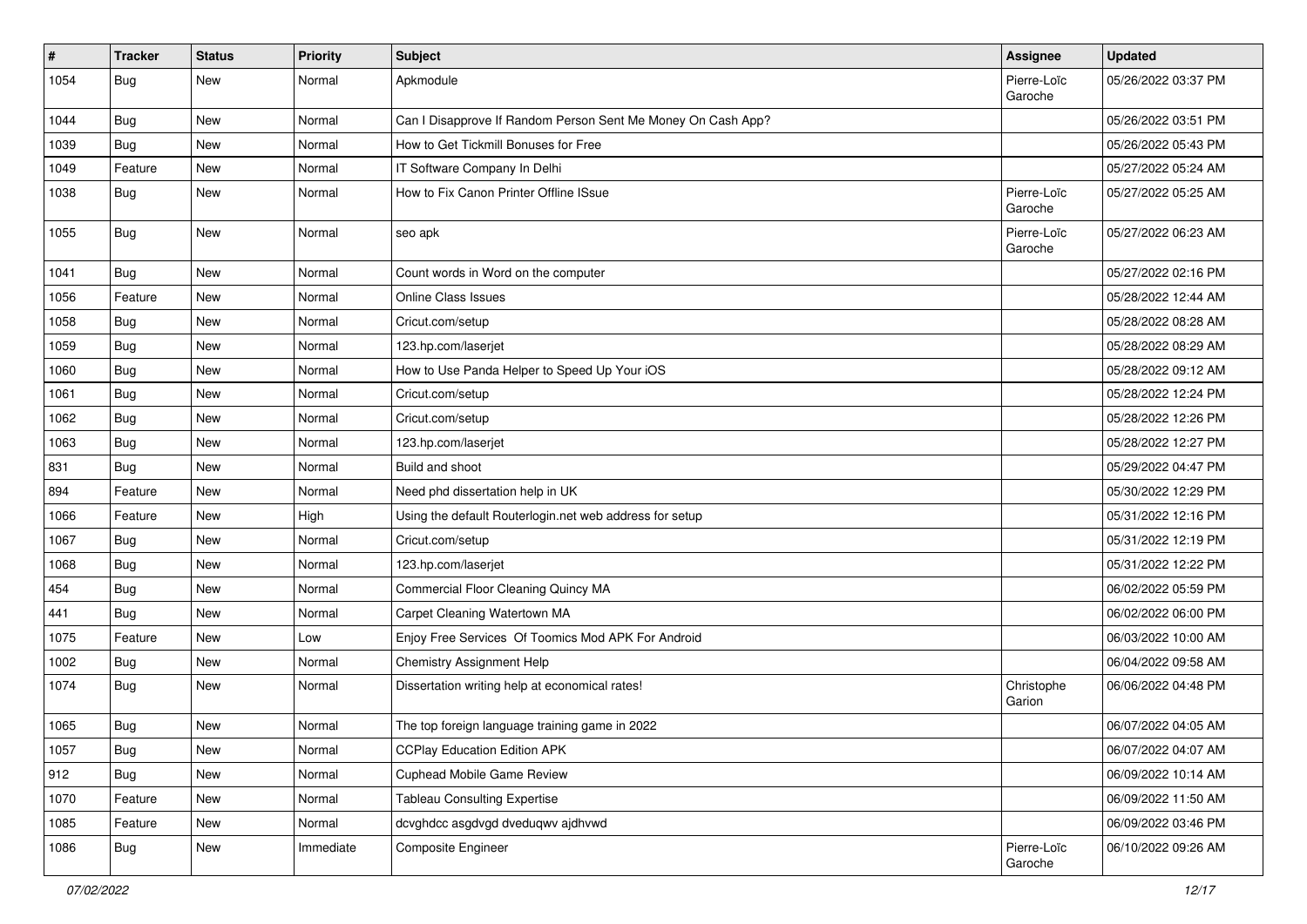| $\vert$ # | <b>Tracker</b> | <b>Status</b> | <b>Priority</b> | <b>Subject</b>                                                           | Assignee               | <b>Updated</b>      |
|-----------|----------------|---------------|-----------------|--------------------------------------------------------------------------|------------------------|---------------------|
| 1084      | <b>Bug</b>     | New           | Normal          | <b>Trippie Redd</b>                                                      |                        | 06/11/2022 09:05 AM |
| 1083      | Bug            | New           | Normal          | coin base review                                                         |                        | 06/11/2022 09:13 AM |
| 1076      | Bug            | New           | Normal          | DedicatedHosting4u                                                       |                        | 06/11/2022 09:15 AM |
| 1064      | Bug            | New           | Normal          | How to delete Cash App history?                                          | Pierre-Loïc<br>Garoche | 06/11/2022 10:29 AM |
| 1090      | <b>Bug</b>     | New           | Normal          | Pay Someone To Do My Assignment                                          |                        | 06/11/2022 03:15 PM |
| 1051      | <b>Bug</b>     | New           | Normal          | Dental Supplies USA                                                      |                        | 06/11/2022 09:20 PM |
| 692       | Bug            | <b>New</b>    | Normal          | Esports 888b                                                             |                        | 06/12/2022 10:04 AM |
| 1091      | Bug            | New           | Normal          | Find family fun indoors and outdoors in the Jungfrau Region              |                        | 06/14/2022 09:33 AM |
| 1093      | Bug            | New           | Normal          | Uniswap Exchange                                                         | Christophe<br>Garion   | 06/14/2022 11:55 AM |
| 1094      | Bug            | <b>New</b>    | Normal          | What time does direct deposit hit Cash App?                              |                        | 06/14/2022 03:27 PM |
| 925       | Bug            | New           | Normal          | tavor 7                                                                  |                        | 06/15/2022 03:45 AM |
| 1089      | Bug            | New           | Normal          | Pay Someone To Do My Assignment                                          |                        | 06/15/2022 04:44 AM |
| 1081      | Feature        | New           | Normal          | drift boss- the best driftitng game                                      |                        | 06/15/2022 05:56 AM |
| 1079      | Bug            | <b>New</b>    | Normal          | How to get cheap psychology assignment?                                  |                        | 06/15/2022 06:00 AM |
| 1082      | Bug            | New           | Normal          | Reset chime bank password without phone number                           |                        | 06/15/2022 11:56 AM |
| 1080      | Bug            | New           | Normal          | How to use Math Wallet   Nexo wallet   CoinTiger Exchange                |                        | 06/15/2022 11:56 AM |
| 1078      | Bug            | New           | Normal          | What Bank Is Cash App On Plaid? Find Clarity And Assistance              |                        | 06/15/2022 11:56 AM |
| 949       | Bug            | New           | Normal          | <b>Educational Games</b>                                                 |                        | 06/15/2022 09:11 PM |
| 918       | Bug            | New           | Normal          | Antivirus for IOS                                                        |                        | 06/16/2022 10:36 PM |
| 339       | Bug            | New           | Normal          | Upholstery Cleaning Services in Norfolk VA                               |                        | 06/17/2022 04:36 AM |
| 176       | <b>Bug</b>     | <b>New</b>    | Normal          | instant loan without documents                                           |                        | 06/18/2022 01:43 PM |
| 895       | Bug            | New           | Normal          | Cash App Scams                                                           |                        | 06/18/2022 02:36 PM |
| 860       | Bug            | New           | Normal          | pokemon guide                                                            | Pierre-Loïc<br>Garoche | 06/18/2022 08:18 PM |
| 1095      | Feature        | New           | High            | Want to Know the Best CV Makers in Dubai?                                |                        | 06/20/2022 06:29 AM |
| 1088      | <b>Bug</b>     | New           | Normal          | Health And Fitness Tips 2022                                             | Pierre-Loïc<br>Garoche | 06/20/2022 06:42 AM |
| 1092      | <b>Bug</b>     | New           | Normal          | Ellison Estate Vineyard                                                  |                        | 06/20/2022 12:03 PM |
| 1113      | Bug            | New           | Normal          | Press the button to control your car                                     |                        | 06/20/2022 12:09 PM |
| 1071      | Bug            | New           | Normal          | Cinema HD Review - Cinemahdv2.net                                        |                        | 06/21/2022 06:54 PM |
| 1072      | Bug            | New           | Normal          | ij.start canon                                                           |                        | 06/21/2022 06:56 PM |
| 249       | <b>Bug</b>     | New           | Normal          | Steps to Activate Cash App Card in Less then 2 Minutes - Get Information | Pierre-Loïc<br>Garoche | 06/21/2022 07:52 PM |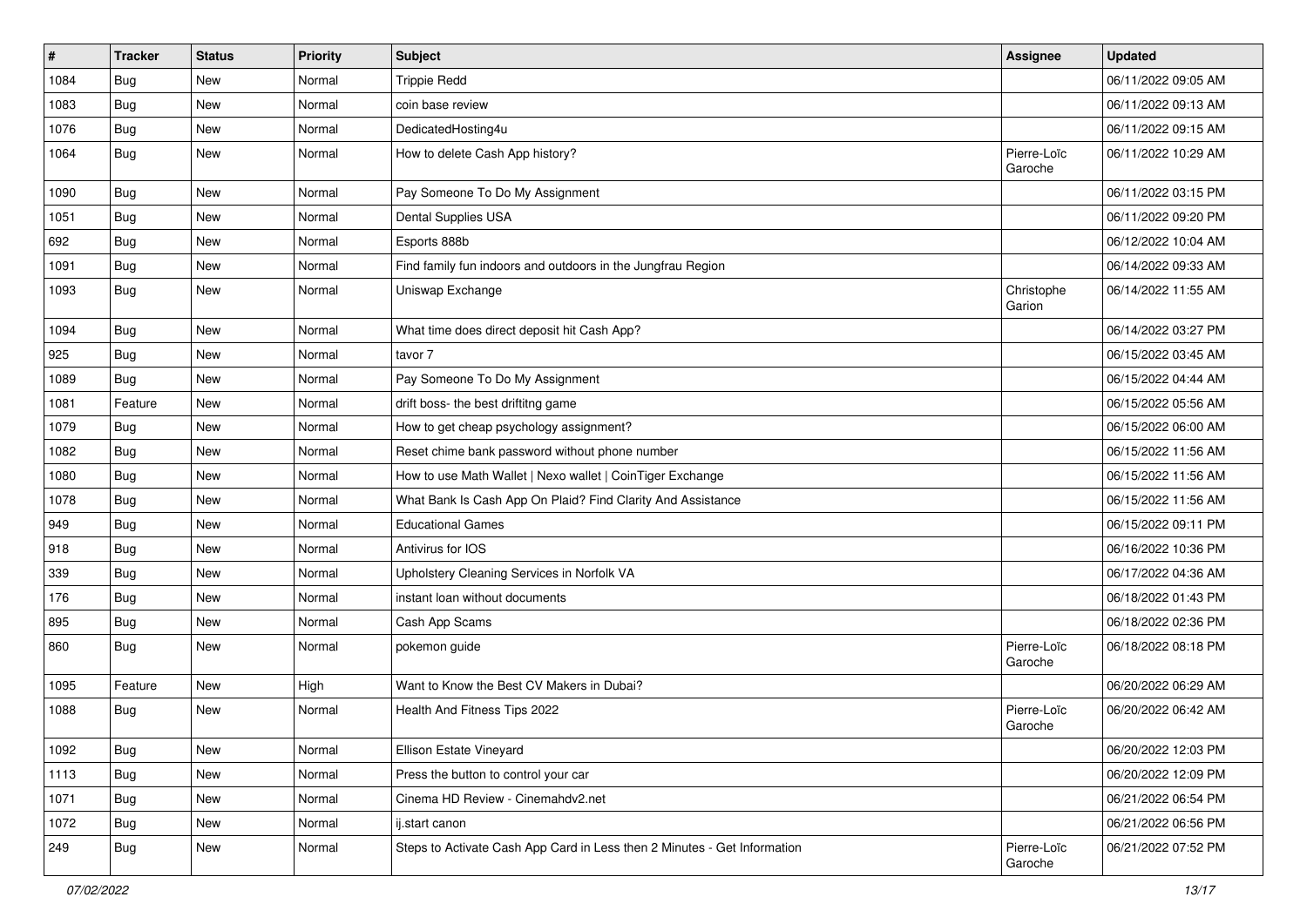| $\vert$ # | <b>Tracker</b> | <b>Status</b> | <b>Priority</b> | <b>Subject</b>                                                                      | Assignee               | <b>Updated</b>      |
|-----------|----------------|---------------|-----------------|-------------------------------------------------------------------------------------|------------------------|---------------------|
| 1121      | <b>Bug</b>     | New           | Normal          | LustreC do not run                                                                  |                        | 06/22/2022 08:43 AM |
| 926       | Bug            | New           | Normal          | tavor 7                                                                             |                        | 06/22/2022 05:08 PM |
| 1122      | Bug            | New           | Normal          | Count the number of words on the Microsoft Word application in the phone            |                        | 06/23/2022 04:19 AM |
| 933       | Bug            | New           | Normal          | How Can I Watch Movies on My Mobile Phone                                           |                        | 06/24/2022 12:55 AM |
| 1123      | Bug            | <b>New</b>    | Normal          | Where To Watch FIFA World Cup 2022                                                  |                        | 06/24/2022 03:51 AM |
| 1124      | Bug            | New           | Normal          | Cookie clicker unblocked                                                            |                        | 06/24/2022 05:14 AM |
| 736       | Bug            | New           | Normal          | I Want to Edit in My Website (transfer-factor.net) Unfortunately, Unable to Edit It |                        | 06/24/2022 07:32 AM |
| 1125      | Bug            | New           | Normal          | What is Wordscapes?                                                                 |                        | 06/24/2022 09:05 AM |
| 1126      | Bug            | New           | Normal          | 1PLSD                                                                               |                        | 06/25/2022 09:36 AM |
| 641       | Bug            | New           | Normal          | Get Best Economics Dissertation Writing Service                                     |                        | 06/25/2022 10:04 AM |
| 1027      | <b>Bug</b>     | New           | Normal          | Word hurdle: Viral and Fun Online Game                                              |                        | 06/25/2022 06:13 PM |
| 1026      | Bug            | New           | Normal          | New Puzzle Game for All Age - Dordle                                                |                        | 06/25/2022 06:17 PM |
| 1025      | Bug            | New           | Normal          | how to change the logo in wordpress                                                 |                        | 06/25/2022 06:20 PM |
| 1024      | Bug            | New           | Normal          | How to choose the right broker                                                      |                        | 06/25/2022 06:23 PM |
| 731       | Bug            | <b>New</b>    | Normal          | Avail Of Cash App Customer Service If Unable To Down Cash App Mobile App?           |                        | 06/25/2022 08:36 PM |
| 979       | Bug            | New           | Normal          | Free Gas Cards for the Unemployed                                                   |                        | 06/25/2022 09:02 PM |
| 1103      | Bug            | <b>New</b>    | Normal          | Idle game fix bug                                                                   |                        | 06/25/2022 09:08 PM |
| 710       | Bug            | New           | Normal          | Take Necessary Assistance If You Are Unable Activate Cash App Card                  |                        | 06/25/2022 09:26 PM |
| 1106      | Bug            | New           | Normal          | How Do I Get Cash App ++ Without Confronting Any Technical Glitches?                |                        | 06/25/2022 09:53 PM |
| 956       | Bug            | New           | Normal          | FNF Free Mods Online                                                                |                        | 06/25/2022 09:59 PM |
| 955       | <b>Bug</b>     | New           | Normal          | How Long Does Verification Take On Cash App If You Apply For The Verification?      | Christophe<br>Garion   | 06/25/2022 10:50 PM |
| 742       | Bug            | New           | Normal          | How Long Does Cash App Support Take To Respond For A Better Support?                |                        | 06/25/2022 11:00 PM |
| 227       | Bug            | New           | Normal          | Cash App Help & Solutions - Here You Will Get Better Assistance                     |                        | 06/25/2022 11:21 PM |
| 954       | Bug            | New           | Normal          | AZ Screen Recorder Mod                                                              |                        | 06/25/2022 11:24 PM |
| 968       | Feature        | New           | Normal          | watch nfl online free live streaming                                                |                        | 06/25/2022 11:52 PM |
| 630       | <b>Bug</b>     | New           | Normal          | How Can I Load Cash App Card at Walmart straight away?                              |                        | 06/26/2022 12:04 AM |
| 931       | Feature        | New           | High            | Situs Judi Slot Online apel888                                                      | Pierre-Loïc<br>Garoche | 06/26/2022 01:07 AM |
| 994       | Feature        | New           | Normal          | Cricut.com/setup                                                                    |                        | 06/26/2022 02:00 AM |
| 741       | Bug            | New           | Normal          | <b>Blockchain Technology Solutions</b>                                              |                        | 06/26/2022 02:19 AM |
| 935       | Bug            | New           | Normal          | MovieBox Pro Apk - Watch Movies and TV Shows on Your Android Phone                  |                        | 06/26/2022 04:11 AM |
| 829       | <b>Bug</b>     | New           | Normal          | Write My Dissertation For Me UK                                                     | Pierre-Loïc<br>Garoche | 06/26/2022 04:13 AM |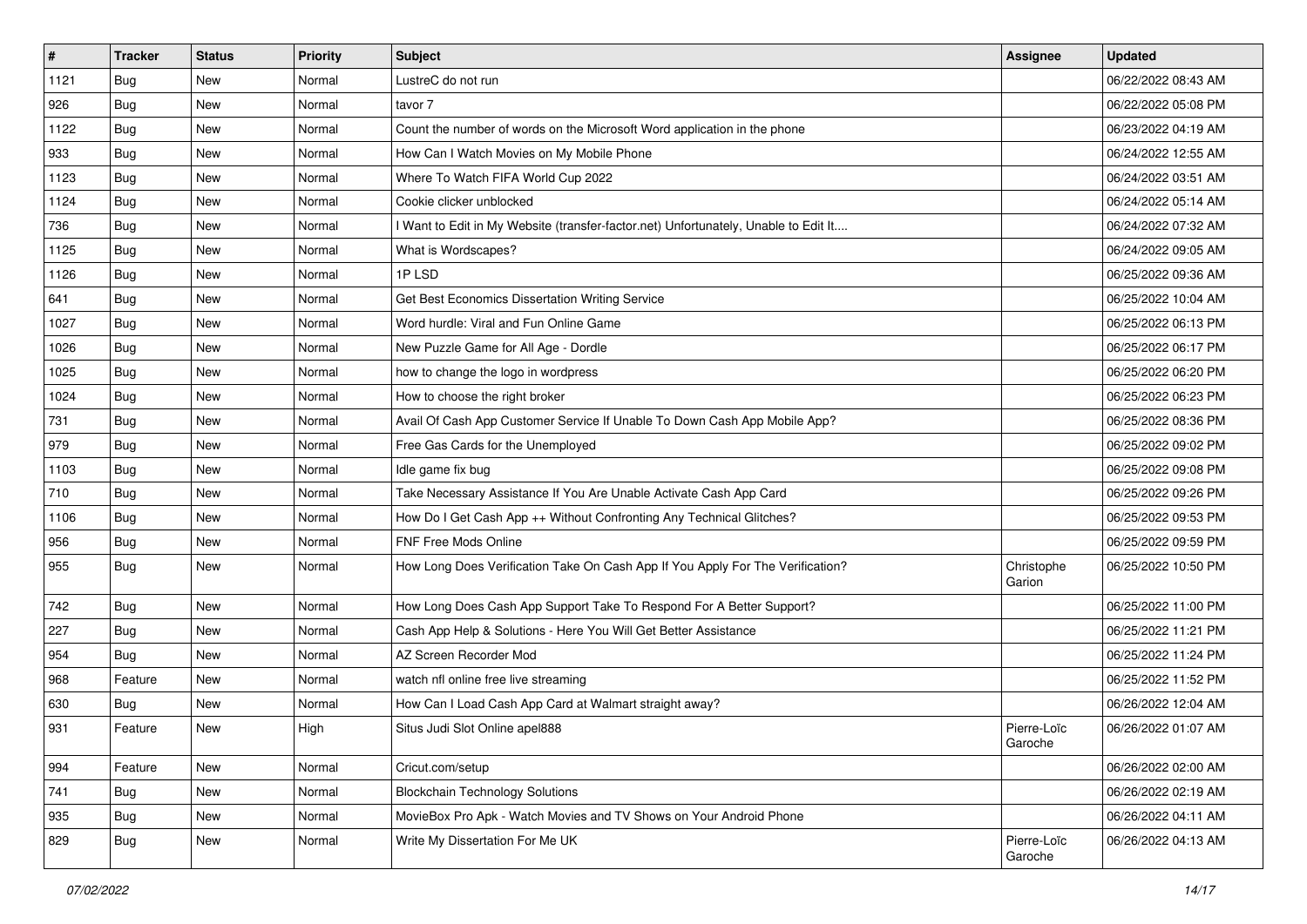| $\vert$ # | <b>Tracker</b> | <b>Status</b> | <b>Priority</b> | <b>Subject</b>                                                        | Assignee               | <b>Updated</b>      |
|-----------|----------------|---------------|-----------------|-----------------------------------------------------------------------|------------------------|---------------------|
| 310       | <b>Bug</b>     | <b>New</b>    | Normal          | Mattress Cleaning Services in Virginia Beach VA                       |                        | 06/26/2022 04:33 AM |
| 950       | Bug            | <b>New</b>    | Normal          | ij.start canon                                                        |                        | 06/26/2022 04:35 AM |
| 946       | Bug            | <b>New</b>    | Normal          | What is Plex and Is Plex Legal?                                       |                        | 06/26/2022 05:23 AM |
| 198       | <b>Bug</b>     | <b>New</b>    | Normal          | DR. RECKEWEG R42 (HAEMOVENIN) (22ML)                                  |                        | 06/26/2022 05:31 AM |
| 990       | Bug            | <b>New</b>    | Normal          | Mushrooms                                                             |                        | 06/26/2022 05:41 AM |
| 977       | Bug            | <b>New</b>    | Normal          | Fans of the Old Country will like this book.                          |                        | 06/26/2022 05:54 AM |
| 728       | <b>Bug</b>     | <b>New</b>    | Normal          | Will Cash App refund money if scammed? Hitches With Optimum Ease      |                        | 06/26/2022 06:15 AM |
| 960       | Feature        | <b>New</b>    | Normal          | Zooming Instagram Picture In Full HD                                  | Pierre-Loïc<br>Garoche | 06/26/2022 07:18 AM |
| 964       | Bug            | <b>New</b>    | Normal          | Can I Fix Cash App Transfer Failed Issues By Adding Sufficient Funds? |                        | 06/26/2022 07:21 AM |
| 1102      | Bug            | <b>New</b>    | Normal          | Charlottesville Travel Guide?                                         |                        | 06/26/2022 07:44 AM |
| 963       | Feature        | <b>New</b>    | Normal          | Why I am not getting cool cash app card designs- call experts         |                        | 06/26/2022 07:52 AM |
| 874       | Bug            | <b>New</b>    | Normal          | Cómo descargar Minecraft Apk                                          |                        | 06/26/2022 08:01 AM |
| 747       | Bug            | <b>New</b>    | Normal          | How to Install Tyflex Plus on Your Android Device                     |                        | 06/26/2022 08:16 AM |
| 984       | Bug            | <b>New</b>    | Normal          | How to disable, permanently delete Twitter account on phone, PC       |                        | 06/26/2022 08:28 AM |
| 958       | Bug            | <b>New</b>    | Normal          | Avail Cash app support service to know Sutton bank cash app number    |                        | 06/26/2022 08:46 AM |
| 1109      | Feature        | <b>New</b>    | Normal          | Six Guns Mod Apk Answers Your Questions                               | Christophe<br>Garion   | 06/26/2022 09:12 AM |
| 706       | Bug            | New           | Normal          | How Can You Cancel A Cash App Payment Without Any Prior Information?  |                        | 06/26/2022 09:13 AM |
| 989       | <b>Bug</b>     | <b>New</b>    | Normal          | Barewoods Wax Cigar                                                   |                        | 06/26/2022 09:19 AM |
| 993       | Bug            | <b>New</b>    | Normal          | IO Games Free Online                                                  |                        | 06/26/2022 09:41 AM |
| 967       | Feature        | <b>New</b>    | Normal          | stream live nfl games free online                                     |                        | 06/26/2022 10:09 AM |
| 952       | <b>Bug</b>     | New           | Normal          | Canon IJ Network Tool                                                 |                        | 06/26/2022 10:35 AM |
| 698       | Feature        | New           | Normal          | Connect with cash app representative to ask about cash app flip scam  |                        | 06/26/2022 11:24 AM |
| 1120      | <b>Bug</b>     | <b>New</b>    | Normal          | Summary of 5 best coloring apps on phones                             |                        | 06/26/2022 11:32 AM |
| 941       | Bug            | <b>New</b>    | Normal          | is Disney Now and Disney Plus different?                              |                        | 06/26/2022 12:10 PM |
| 749       | <b>Bug</b>     | <b>New</b>    | Normal          | The Best Bubble Shooter Game for Android                              |                        | 06/26/2022 12:12 PM |
| 144       | <b>Bug</b>     | <b>New</b>    | Normal          | curly bob lace front wigs                                             |                        | 06/26/2022 01:44 PM |
| 768       | Bug            | New           | Normal          | Where can you buy best jackets online?                                |                        | 06/26/2022 01:50 PM |
| 754       | Bug            | New           | Normal          | Cómo descargar tonos gratis de teléfono celular                       |                        | 06/26/2022 01:56 PM |
| 961       | Bug            | New           | Normal          | TeaTv is an Android                                                   |                        | 06/26/2022 02:02 PM |
| 732       | <b>Bug</b>     | New           | Normal          | Get rectifications steps about why cash app transfer failed           |                        | 06/26/2022 03:28 PM |
| 631       | <b>Bug</b>     | New           | Normal          | How Can I Load Cash App Card at Walmart straight away?                |                        | 06/26/2022 04:07 PM |
| 1097      | <b>Bug</b>     | New           | Normal          | Race and experience new life.                                         |                        | 06/26/2022 04:22 PM |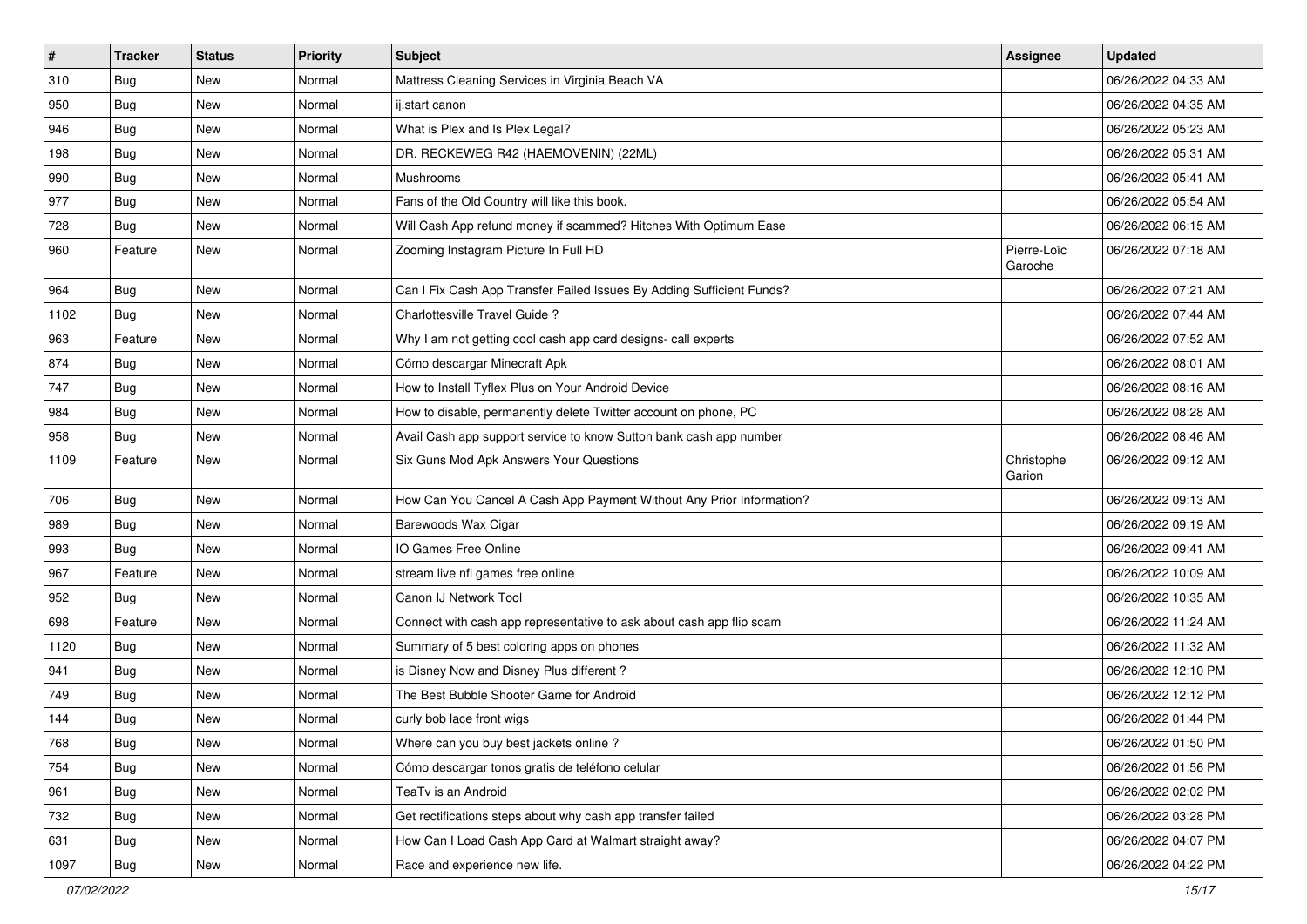| $\pmb{\#}$ | <b>Tracker</b> | <b>Status</b> | <b>Priority</b> | <b>Subject</b>                                                             | Assignee             | <b>Updated</b>      |
|------------|----------------|---------------|-----------------|----------------------------------------------------------------------------|----------------------|---------------------|
| 750        | Bug            | New           | Normal          | Create a Report Template                                                   |                      | 06/26/2022 04:27 PM |
| 580        | Bug            | <b>New</b>    | High            | What is Narrative Essay?                                                   | Christophe<br>Garion | 06/26/2022 04:49 PM |
| 940        | Bug            | <b>New</b>    | Normal          | What is Plex and Is Plex Legal?                                            |                      | 06/26/2022 04:50 PM |
| 535        | Bug            | <b>New</b>    | Normal          | Getting Tangled Problems When You Try To Apply For Cash App Delete Account | Christophe<br>Garion | 06/26/2022 04:51 PM |
| 220        | Feature        | <b>New</b>    | Normal          | essay writing services                                                     |                      | 06/26/2022 04:55 PM |
| 1098       | <b>Bug</b>     | New           | Normal          | Life of a Fisherman                                                        |                      | 06/26/2022 05:16 PM |
| 974        | Bug            | <b>New</b>    | Normal          | Watch NCAA Football Live Streaming Free                                    |                      | 06/26/2022 05:33 PM |
| 152        | Bug            | New           | High            | professional bridal makeup artist                                          | Christophe<br>Garion | 06/26/2022 05:44 PM |
| 730        | Bug            | New           | Normal          | Canon IJ Network Tool                                                      |                      | 06/26/2022 05:51 PM |
| 203        | Bug            | <b>New</b>    | Low             | Airport Taxi Guildford                                                     | Anonymous            | 06/26/2022 06:03 PM |
| 1096       | Bug            | New           | Normal          | Race and experience new life.                                              |                      | 06/26/2022 06:07 PM |
| 825        | Bug            | <b>New</b>    | Normal          | Lucky Patcher Download                                                     |                      | 06/26/2022 06:09 PM |
| 585        | Bug            | New           | Normal          | What is cash app help number?                                              |                      | 06/26/2022 06:21 PM |
| 1108       | Bug            | New           | Normal          | Six Guns Mod Apk Answers Your Questions                                    |                      | 06/26/2022 06:26 PM |
| 795        | Bug            | <b>New</b>    | Normal          | Drift Boss - Exciting Race                                                 |                      | 06/26/2022 06:32 PM |
| 752        | Bug            | New           | Normal          | Plagerism checker                                                          |                      | 06/26/2022 06:33 PM |
| 1104       | Bug            | New           | Normal          | Idle game fix bug                                                          |                      | 06/26/2022 06:52 PM |
| 970        | Bug            | <b>New</b>    | Normal          | The Amount Of Time Does Cash App Direct Deposit Time Take?                 |                      | 06/26/2022 07:32 PM |
| 302        | Bug            | <b>New</b>    | Normal          | Auto Electrical Repair Services in Norcross GA                             |                      | 06/26/2022 07:49 PM |
| 938        | Bug            | New           | Normal          | Would you like to have your own ringtone                                   | Christophe<br>Garion | 06/26/2022 09:54 PM |
| 962        | Bug            | <b>New</b>    | Normal          | Kostenlose Hörbücher                                                       |                      | 06/26/2022 10:45 PM |
| 748        | Bug            | <b>New</b>    | Normal          | Il y a quelques façons d'obtenir des sonneries gratuites pour votre iPhone |                      | 06/26/2022 11:24 PM |
| 992        | Bug            | New           | Normal          | So vergrößern Sie Ihr Instagram-Profilbild                                 |                      | 06/26/2022 11:29 PM |
| 998        | Bug            | New           | Normal          | Is It Hard to Solve Wordle An                                              |                      | 06/27/2022 12:24 AM |
| 758        | <b>Bug</b>     | New           | Normal          | How Do I Study Consistently For Hours?                                     |                      | 06/27/2022 12:49 AM |
| 154        | <b>Bug</b>     | New           | Normal          | fdgyyrut gyrtrw                                                            |                      | 06/27/2022 01:21 AM |
| 1001       | Bug            | <b>New</b>    | Normal          | Venmo Keep Saying Error?                                                   |                      | 06/27/2022 02:20 AM |
| 1112       | <b>Bug</b>     | New           | Normal          | What Cash App Policy Says If Random Person Sent Me Money On Cash App?      |                      | 06/27/2022 02:39 AM |
| 468        | <b>Bug</b>     | New           | Normal          | Floor Cleaning Westchester MA                                              |                      | 06/27/2022 02:41 AM |
| 966        | <b>Bug</b>     | New           | Normal          | How to Download the Filmes                                                 |                      | 06/27/2022 03:25 AM |